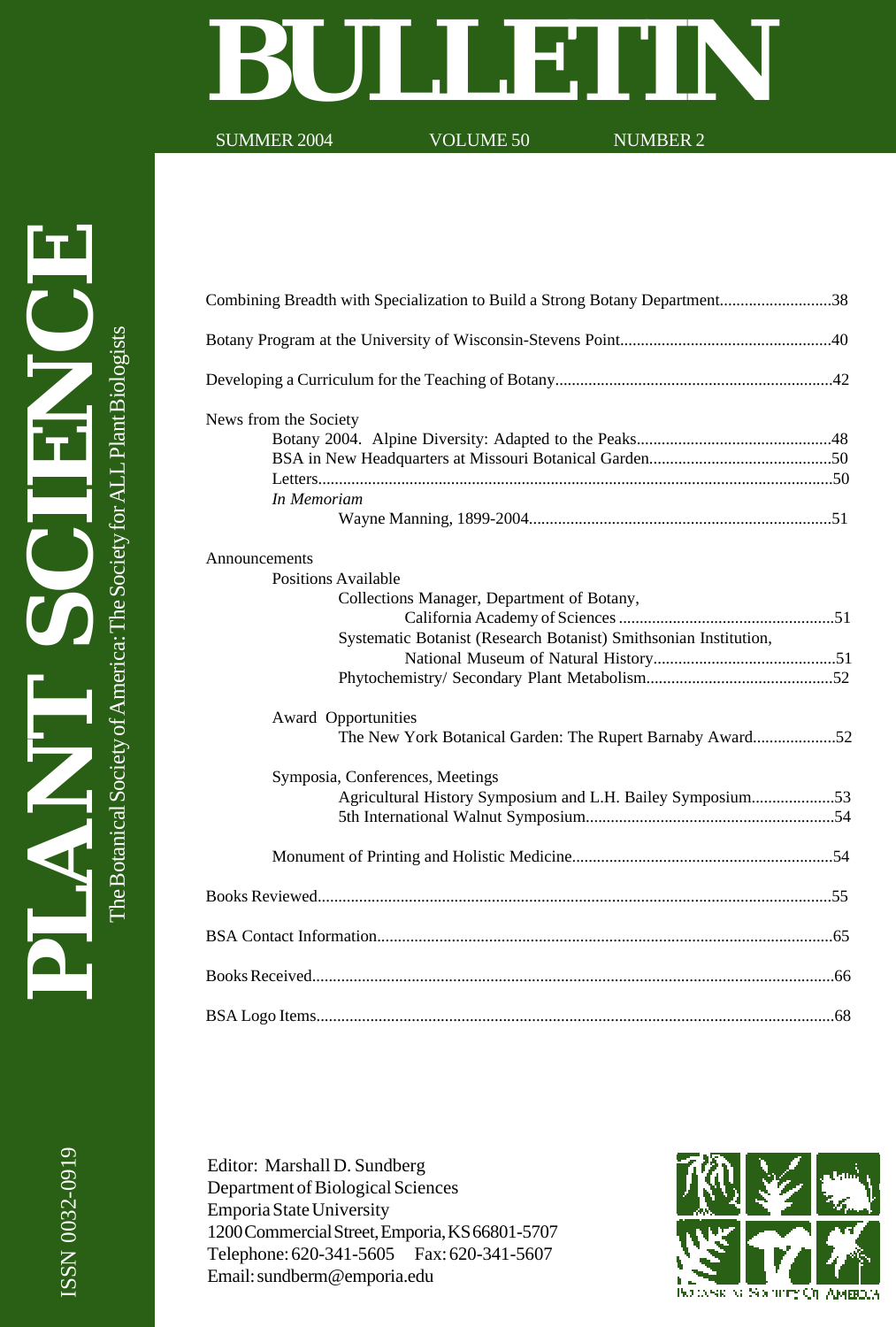Have you heard the complaint that "The Business Model" is taking over academe and the bottom line is student credit hours? The numbers shared in the last issue do not bode well for many of us if this model continues to gain favor. Yet, botany programs at several institutions are maintaining their student numbers as they continue to offer a broad spectrum of coursework in the plant sciences. As promised in the last issue of Plant Science Bulletin this number will highlight some of those successful programs and share some of the ideas they have found useful in strategic planning and recruiting. Ohio University is a Research University with a long and distinguished program in botany. The University of Wisconsin-Stevens Point is a comprehensive regional campus with a primary mission in natural resources. They have very different missions yet both are successful in promoting botany. Hopefully you will find that some of their ideas and practices have potential application to strengthen your program.

In addition we have included a paper by Jack Carter adapted from a workshop he presented three years ago in Santa Rosa, LaPampa, Argentina. Although written for Argentine botanists his thoughts are equally valid for us. Jack, now retired from Colorado College, is a long-time member of the Society who was active in the teaching section and education committee. He is also Past-president of the National Association of Biology Teachers and a former Executive Director of the Biological Sciences Curriculum Study (BSCS).

We will continue this series in the next issue with additional invited contributionsand contributed letters on the topic. If you have ideas or recommendations about what you have found to be successfully in promoting botany on your campus, please share them by sending a letter to the editor. -Editor

## **Combining Breadth with Specialization to Build a Strong Botany Department**

With fewer than 30 botany departments left in the U.S., and many biology departments offering only a few plant courses (Sundberg, 2004), it is critical that the remaining botany departments not only survive but thrive. In order to do so, they must develop strong programs at both the graduate and undergraduate levels. This is a particular challenge for small to mid-sized departments because it is difficult to maintain both breadth of coursework and nationally competitive specializations in such departments. To accomplish this goal, our department at Ohio University has devised a hiring strategy that may be a useful model for others.

In 2000, our faculty undertook a strategic planning process. Because of the demographics of our department, over a third of our faculty were to retire between 2000 and 2005, and the new faculty who would be hired would determine the direction of the department for years to come. In discussing our vision for the department, there was a fundamental disagreement about the desirability of specialization. Some faculty felt that developing a few focus areas would be highly beneficial to our national reputation, grant procurement, and ability to attract graduate students, but others felt that specialization would jeopardize our ability to provide the breadth of undergraduate training in plant biology that has historically been a strength of our department.

The solution we devised, which permits us to maintain breadth while developing specializations, may be a useful strategy for other small to midsized departments. We decided to maintain our historic balance among faculty qualified to teach courses at three organizational levels (cellular,

#### *PLANT SCIENCE BULLETIN* POSTMASTER: Send address changes to: Botanical Society of America Business Office P.O. Box 299 St. Louis, MO 63166-0299 email: bsa-manager@botany.org Address Editorial Matters (only) to: Marsh Sundberg, Editor Dept. Biol. Sci., Emporia State Univ. 1200 Commercial St. Emporia, KS 66801-5057 Phone 620-341-5605 email: sundberm@emporia.edu ISSN 0032-0919 Published quarterly by Botanical Society of America, Inc., 4475 Castleman Avenue, St. Louis, MO 63166-0299. The yearly subscription rate of \$15 is included in the membership dues of the Botanical Society of America, Inc. Periodical postage paid at Columbus, OH and additional mailing office.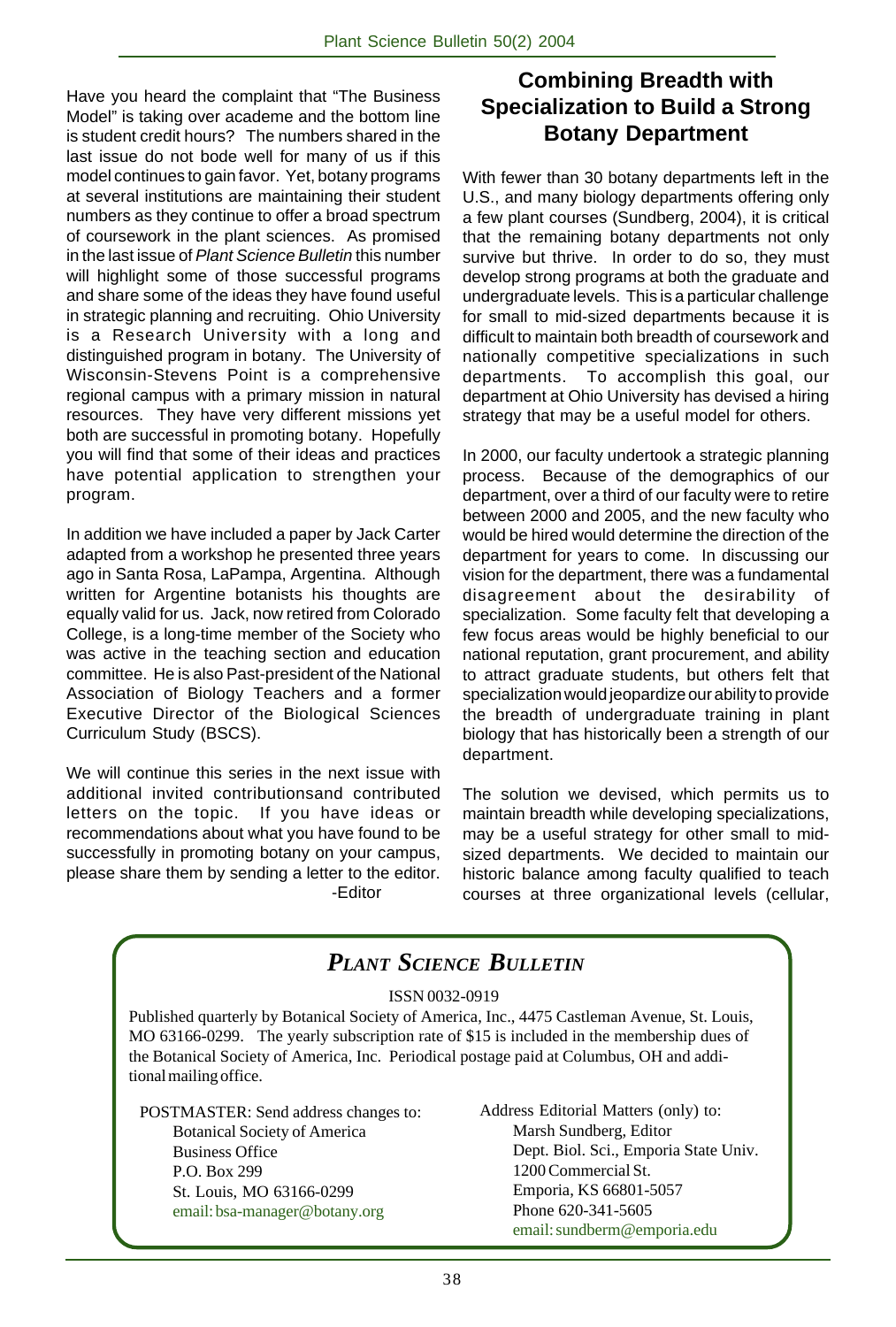organismal, ecological) but to develop a research focus area at each level. The focus areas we selected are plant cell wall biology, phylogenetic systematics, and eastern deciduous forest ecology. Each specialization initially centered on the vigorous research programs of one or several faculty. The largest group at the time was phylogenetic systematics (5 faculty), but three strategic hires since 2000 have significantly strengthened the forest ecology and cell wall biology groups.

By selecting focus areas at widely different organizational levels, it is possible for a relatively small department (we currently have 12 faculty) to achieve two goals that are sometimes viewed as incompatible: 1) teach the full breadth of plant biology courses needed for strong undergraduate and master's degree programs; and 2) provide the critical mass of faculty necessary for effective doctoral training in selected specializations. For example, the forest ecology group includes faculty who address research questions in the eastern deciduous forest biome at individual (physiological), population, community, ecosystem, and landscape levels. These same people teach introductory plant ecology, advanced courses in community ecology, population biology, ecosystem ecology, ecophysiology, tropical ecology, and biostatistics, and an innovative course that teaches the concepts of forest ecology to non-majors in the context of settlement history and current land use.

The study groups of the phylogenetic systematics faculty include red algae, cellular slime molds, ferns, lycopsids, seed ferns, conifers, and angiosperms. These faculty teach introductory courses in plant structure and development, plant, fungal, and algal diversity, and dendrology, and advanced courses in vascular plant morphology, anatomy, systematics (the lab portion of which covers angiosperm taxonomy), molecular systematics,

phycology, mycology, evolution, and paleobotany. The paleobotanical collection at Ohio University is among the largest in the nation and supports an active graduate program in this discipline.

The faculty in the cell wall focus area, who also participate in an interdepartmental graduate program in Molecular and Cellular Biology involving 42 faculty, approach cell wall biology from moleculargenetic, developmental, and biochemical perspectives. They teach general biology for nonmajors, introductory courses in plant cell biology and physiology, advanced courses in cell biology, molecular genetics, biotechnology, and developmental physiology, and a writing course designed for plant biology majors. Finally, a faculty member who does not belong to any of the focus groups teaches plant genetics, plant pathology, introductory botany for non-majors, and "Plants and People" (a large non-majors course that is also taught by members of all three focus groups).

It should be clear from this list that the breadth of course offerings in our department is not compromised by our decision to focus recent and future hires on three research specializations. With 45 majors, we are among the ten largest undergraduate botany programs in the country. At the same time, we are increasingly receiving applications from prospective graduate students who are interested in one of our three targeted specializations. Highlighting these focus areas on our web site (http://www.plantbio.ohiou.edu/) helps draw the attention of prospective graduate students who are specifically interested in cell walls, phylogenetics, or forest ecology. Our faculty generally have 30-35 graduate students in their labs any given year.

Overlaying the focus group organization is a second, informal network of inter-group collaborations,

# *PLANT SCIENCE BULLETIN*

Editorial Committee for Volume 49

James E. Mickle (2004) Department of Botany North Carolina State University Raleigh, NC 27695-7612 james\_mickle@ncsu.edu

Andrew W. Douglas (2005) Department of Biology University of Mississippi University, MS 38677 adouglas@olemiss.edu

Andrea D. Wolfe (2007) Department of EEOB 1735 Neil Ave., OSU Columbus, OH 43210-1293 wolfe.205@osu.edu

 Douglas W. Darnowski (2006) Department of Biology Indiana University Southeast New Albany, IN 47150 ddarnowski2@ius.edu

 Samuel Hammer (2008) College of General Studies Boston University Boston, MA 02215 cladonia@bu.edu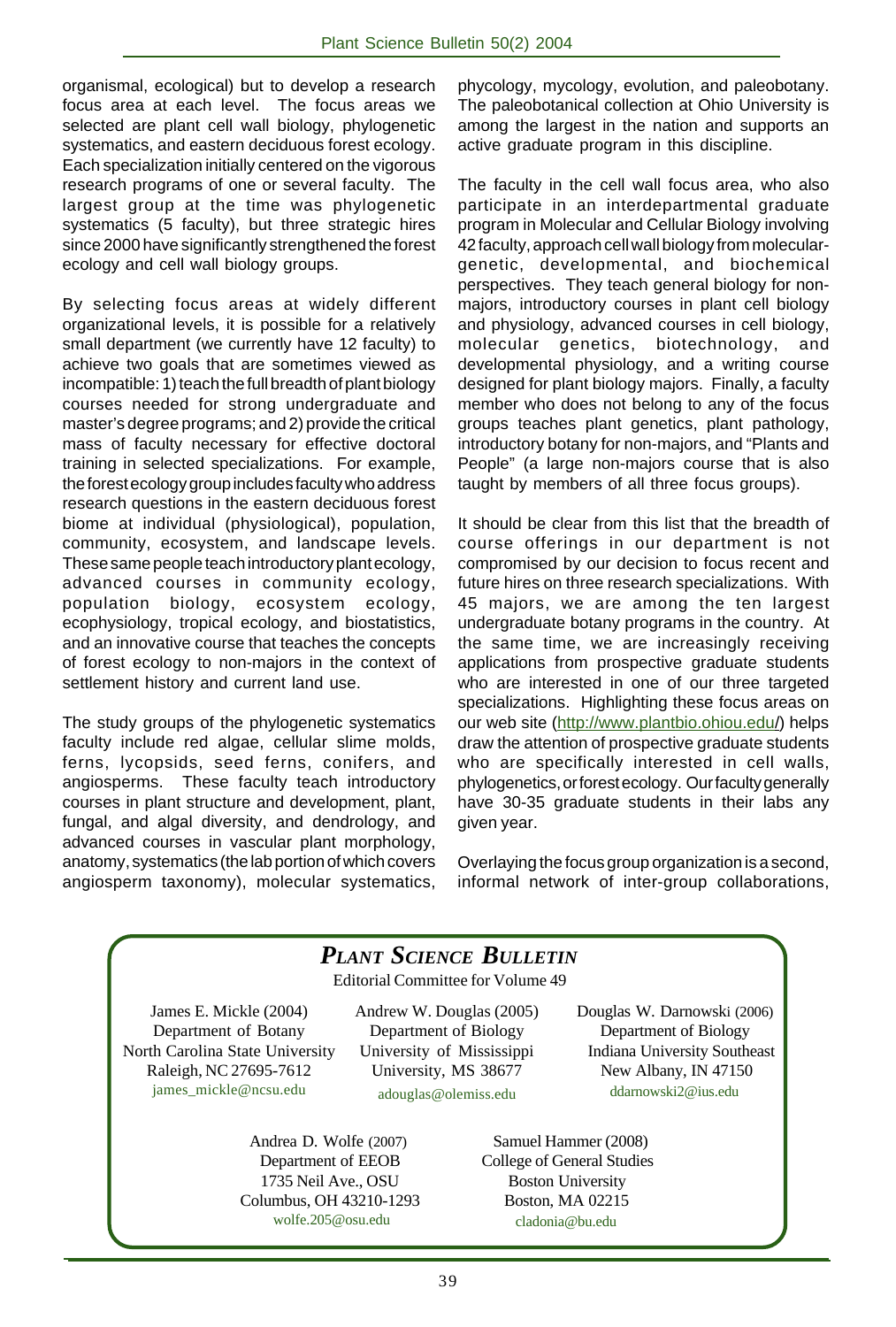which increase the range of faculty and student research. For example, Sarah Wyatt (a developmental biologist), Harvey Ballard (a systematist), and Glenn Matlack (a forest ecologist) are collaborating on a project using microsatellite markers to examine the process of invasion by three exotic plant species. Another project (Wyatt, Ballard, and Theresa Culley [Univ. of Cincinnati]) uses microsatellite markers in violets for pansy cultivar development and to evaluate the bioremediation potential in some heavy-metal tolerant species. Wyatt and Brian McCarthy (forest ecologist) are using a genomics approach to search for blight-resistance genes in American Chestnuts. Ballard and Wyatt are exploring the molecular genetic mechanism that regulates the mixed breeding system in violets. Wyatt, Ballard, and Kim Brown (forest ecologist) are collaborating on a study of ecological speciation in Hawaiian violets. Most of these projects involve both graduate students and undergraduate researchers. All undergraduates majoring in our department either conduct independent research or participate in an internship outside the university.

An unusual component of the department's course offerings is Global Studies in Plant Biology. This program was initially developed by Harvey Ballard and Morgan Vis, but it has been expanded to involve Kim Brown and Glenn Matlack. It incorporates a seminar that introduces a particular geographic region, an international field course within the focus region, and subsequent laboratory research on one or more group projects using materials and data from the field course. The geographic focus changes from year to year, moving about the world to spotlight different regions and their plant life. Previous courses have targeted the alpine vegetation of the Bolivian Andes, the oceanic island communities of the Hawaiian Islands, and the rainforests of Brazil and French Guiana. Upcoming programs will focus on Thailand, New Zealand, and China. Global Studies in Plant Biology is one of very few programs in the country that unite an international study opportunity, an intensive field course format, field and lab skills training, and student participation in faculty-led research.

Although the Global Studies Program may help attract majors, our most effective undergraduate recruiting tool has been our large non-majors courses, which are taken by many freshmen who have not yet declared a major. These courses are taught by some of our most engaging and dedicated teachers, several of whom have won College or University teaching awards in the past few years. We know from the exit interviews that we conduct with all graduating seniors that many students decided to major in plant biology after taking "Plants

and People" or one of our other general education courses.

In a day and age when legislators and administrators often mistakenly equate size with viability, small departments have to work extra hard to demonstrate their quality and national competitiveness. The success of our program is the result of several factors: a hiring strategy that combines breadth with specialization; integrative research projects involving a collaboration of faculty, graduate students, and undergraduates; development of innovative courses; effective program promotion via the Internet; and undergraduate recruitment through popular general education classes. Botanical education is thriving at Ohio University.

Philip D. Cantino, Department of Environmental & Plant Biology, Ohio University, Athens, OH 45701 (cantino@ohio.edu)

#### References:

Sundberg, Marshall D. 2004. Where is Botany Going? Plant Science Bulletin 50(1):2-7.



## **Botany program at the University of Wisconsin-Stevens Point**

The botany program within the biology department of the University of Wisconsin -Stevens Point (UWSP) is very successful. To some degree the successes are due to happenstance, good fortune and sometimes arbitrary decrees of the state and administration. In a few intances the successes are due to deliberate choices made by the department. In 1996, the department received a UW System Board of Reagents teaching Excellence Award naming it the "OUTSTANDING DEPARTMENT IN THE UW SYSTEM". The NSF Doctoral Candidate Survey, a comprehensive annual survey of doctoral candicates, found UWSP to have the second largest number of former undergraduate students who went on to complete a Ph.D. in life science (86 over the 19 years of the survey) compared to all primarily undergraduate colleges and universities in its size range (4-year regional comprehensives). Our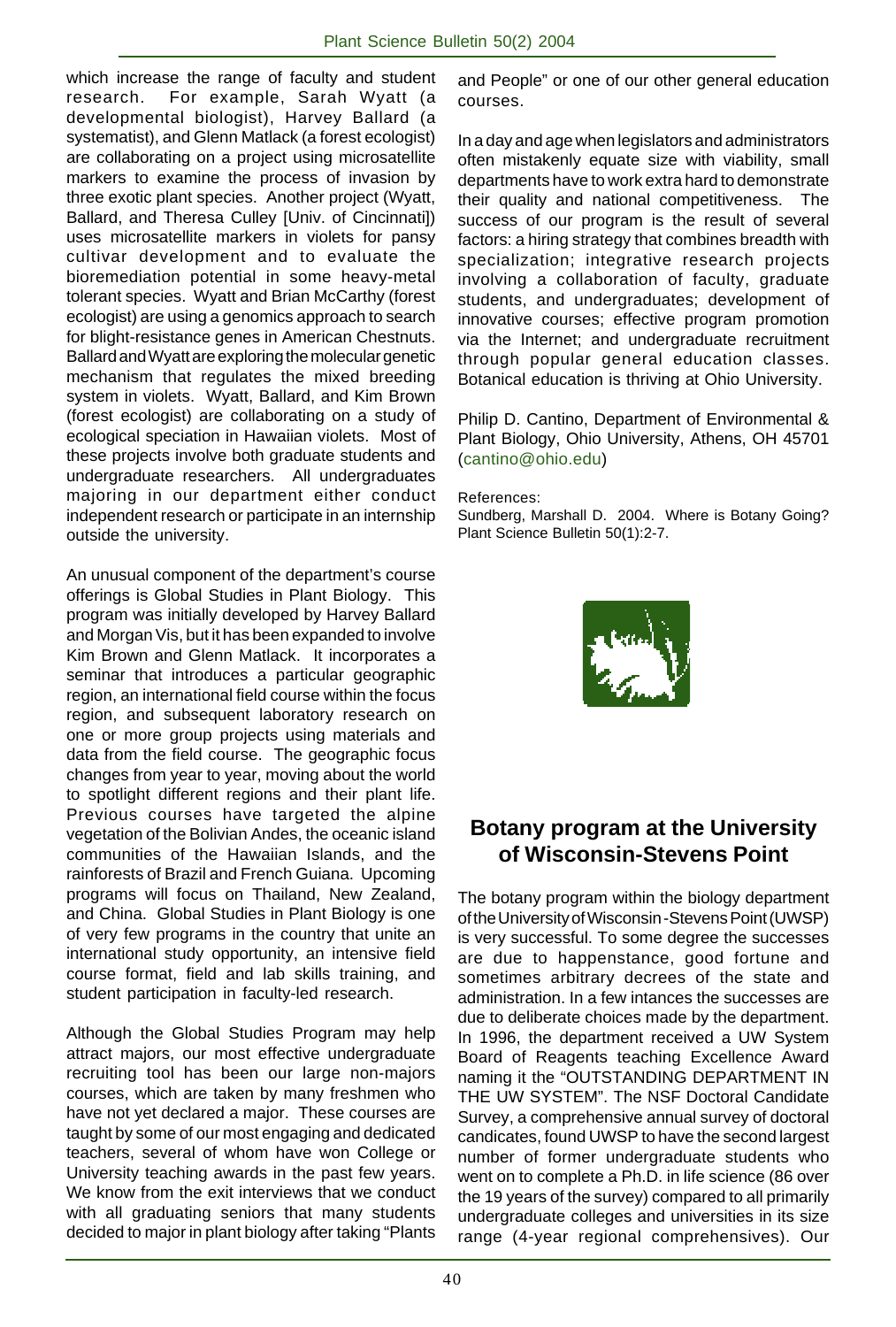successes are due to three major factors: excellent, motivated students; well trained, dedicated faculty; and good facilities and support. One other secret factor—for over 35 years, the department chair has been a botanist [not the same person]. [Don't let your zoology colleagues read this.]

 Our students come from around the nation, but most are from small towns or rural central Wisconsin and they have a strong work ethic. Several years ago, UWSP was mandated by the state to reduce enrollments to 8500 from over 9000 students. At the same time the biology department had an active recruitment program. The result was that applications went up dramatically and better students enrolled in our classes. In the introductory classes the average student ranks 15th in his/her high school graduating class and a class of 24 or 32 students is likely to have three or more valedictorians or salutatorians. We have excellent students!

Botanists represent a large part of the faculty [nine of twenty three] and most major disciplines are represented with courses in; plant taxonomy, aquatic vascular plant taxonomy, plant anatomy, plant morphology, plant ecology, plant genetics, paleobotany, mycology, phycology, bryology and lichenology, agrostology, horticulture, tree physiology, plant physiology, many many independent studies and general botany. As much as possible in central Wisconsin, field work is included in courses. The department has a traditional organismal emphasis.

Two courses deserve special mention. All biology students are required to take introductory botany [biology 130] , a 5 credit course. The course is taught by 5 of the botanists, each having 1-4 lab sections [two 2-hour labs per week per section- no graduate students] and that faculty member lectures [3 hours per week] to the same sections. The laboratories planned by the teaching staff and are prepared and coordinated by a full-time professional (John Hardy) and a continually rotating, but well-trained group of undergraduates. The course is quite traditional [and yes, we still teach life cycles]. A majority of our students arrive at UWSP planning to be marine biologists, medical doctors or zoo veternarians. Seldom do we get incoming freshmen indicating that they want to be plant physiologists or plant taxonomists. The introductory botany class convinces many that there is another biological world that they had not previously considered.

The second "course" is "ïndependent research" which can cover just about anything a student and faculty member can dream up from describing the cell structure of a fossil Ginkgo seed at the SEM level or determining how pathogenic fungi enter roots of potatoes, to collecting identifying and preparing

herbarium specimens of mosses from Guatemala. Many of these projects are part of or are related to individual faculty members' own research. These are where many of our students get their first glimpse of the excitement (and frustration) of research. Many students continue these studies as graduate work [elsewhere- we have no graduate program]. Several independent studies have been published. Needless to say [but we'll say it anyway], these studies are very time consuming for faculty. However, the time is well spent. Besides, they are fun and undergraduates often don't know enough to know what can and cannot be done, sometimes with startling success. The university has a program that provides small undergraduate research grants and the College of Letters and Science has an Undergraduate Enrichment Initiative that funds faculty work involving undergraduates. The UEI program has provided biology faculty and their student researchers with ca. \$45,000 per year for nearly a decade. Undergraduate independent research is a strong component of our student successes.

The physical plant for the department is somewhat crowded, but well equipped. We have TEM and SEM facilities (available to faculty and students with training), adequate green house space, a large herbarium, a paleontolgy collection, a modern molecular biology facility including an automated DNA sequencer, a common equipment facility with ultra- and refrigerated centrifuges, PCR, electrophoresis, shaker, and microscopy facilities. Plus the department has sought substantial funds from the college, university, and UW system for teaching lab modernization (over \$100,000/year for over a decade). All our teaching labs are equiped with high-quality stereo and compound student microscopes as well as internet-linked computers, DVD/CD/Laser disc players, and video camera backs on all instructor scopes for class-wide viewing via LCD projects or TV monitors. We also have a great support crew in the stockroom, greenhouse, lab prep areas and office staff [people who never get the credit they deserve].

Botany is growing at UWSP. Our faculty positions seem secure, the faculty are devoted mentors and productive scholars, and the students are enthusiastic and hard-working. More and more of our students indicate an interest in plant-related fields and our department is becoming know as one of the only places in the state (especially outside of Madison) to pursue quality botanical interests.

John Curtis (emeritis professor) and Bob Bell (chair), Department of Biology, University of Wisconsin, Stevens Point, Stevens Point, WI.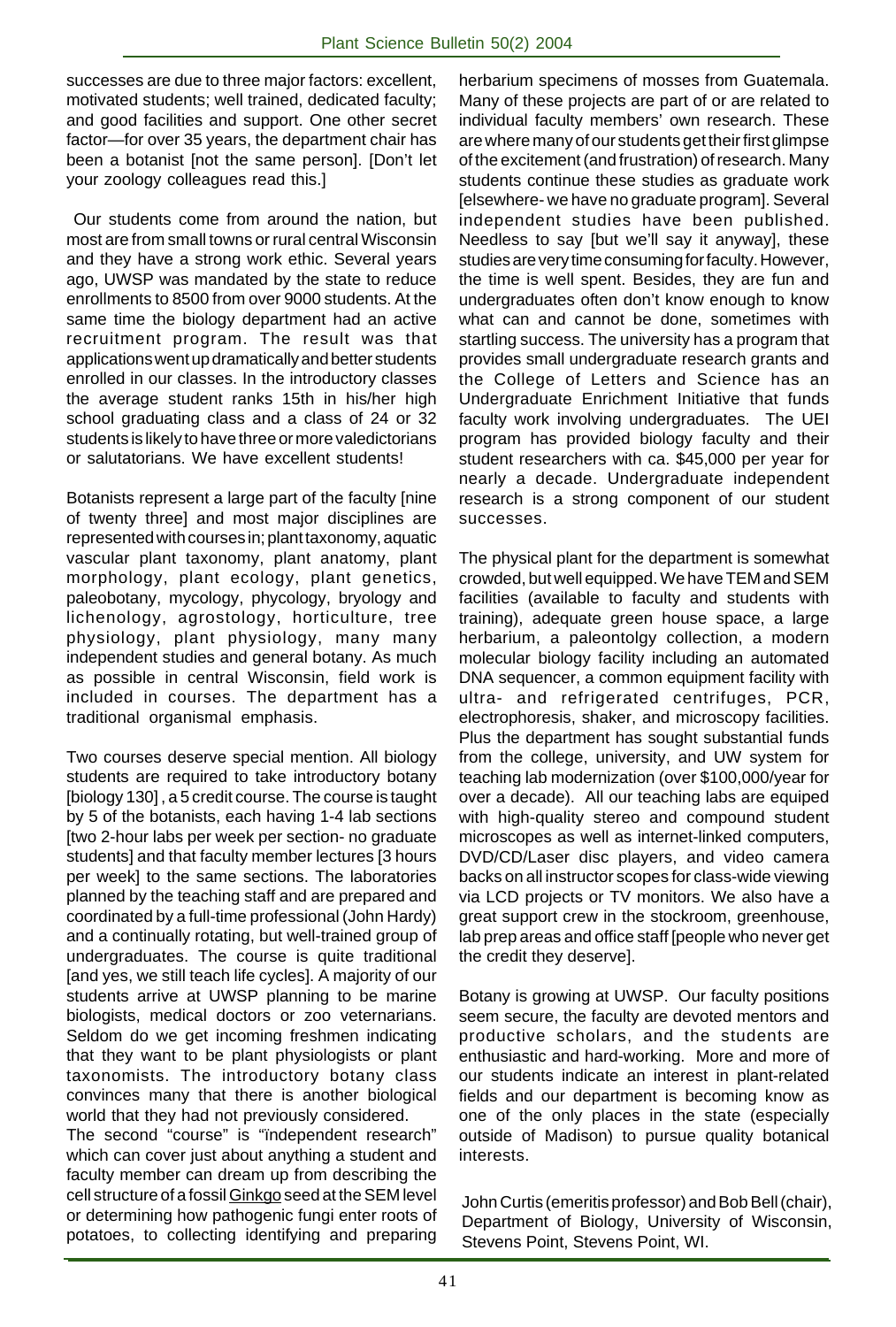## **Developing a Curriculum for the Teaching of Botany**

As a precursor and introduction to this topic I wish to review with you the role and limits of Science as a Way of Knowing. An outstanding scholar and personal friend, the late Professor John A. Moore, of the University of California, Riverside, developed these ideas into a series of publications that started in 1984. Some of you may have studied this series of publications by the same title. Professor Moore, with the assistance of a wide range of scholars in the biological sciences, produced these documents in order to assist us in making the distinctions between science and other ways of knowing. For example, on our campuses we have generally divided learning among the sciences, social sciences and humanities. John wanted to make the case for science without detracting from the social sciences and humanities. He felt it was imperative that we, as scientists, make clear to society the types of questions that science can attempt to answer and the types of questions science cannot answer. As an outgrowth of the work by Professor Moore we have identified three areas that must be addressed with our students if they are to better understand the boundaries of the scientific enterprise. **1.) The Nature of Biological Knowledge. 2) Processes of the Scientific Enterprise. 3.) Values of the Scientific Enterprise**. Within the realm of biological knowledge students must understand that our knowledge is tentative, public, empirical, replicable and historic. Among those characteristics of the processes of science we must include: observing, classifying and inferring. Also, we must include hypotheses formulation, the design of experiments, the collection and interpretation of data, proposing explanations and communicating our findings. And then we must teach our students that knowledge has value, that questioning is essential, that data are fundamental, that verification is required, and to respect the logic of scientific findings. Ask yourself if you feel we are teaching the nature, processes and values of science to our students. In the United States we have determined that we are not reaching these objectives in our sciences courses.

## **The Role of Education in the Plant Sciences.**

Because I have devoted so much of my adult life to the study of botany and plant geography, I am well aware of the multitude of connections that exists between the floras of North America and South America. Botanists, zoologists and geologists on this continent, in Central America and South America probably understand better than any other group of people what has taken place in the deep history of planet earth. The scientific information they have produced brings these continents very close together. Discoveries in plate tectonics and continental drift have taught us that our continents have only recently moved apart and that we must work closely together in solving the many important scientific problems related to the history of this planet.

At the same time, when considering the many ways in which humankind is so rapidly destroying planet earth, what we teach our students about the earth and biologic sciences in our schools and universities in the next half century, will determine the future of all life on this planet. Our role as teachers, as well as research scholars, is more important today than it has ever been in the history of our species.

Because there are so many Homo sapiens spreading to every corner of the earth, seven billion of us, we have come to recognize that the next major extinction will probably be triggered by too many of us. As we exploit and destroy the skies above, our air and water supply, and the millions of other organisms that make their home with us on this planet, we biologists recognize that humankind is destroying this environment that allows all species to persist.

What we teach future generations about living systems has never been more important than it is today. We have an obligation to bring biological knowledge to all citizens. Our major objective as teachers of the plant sciences must be to produce **the botanically literate society**. What must the botanically literate person know and be able to do?

I will present some background information that has resulted from nearly 40 years of developing, studying, and evaluating curriculum materials by the Biological Sciences Curriculum Study (BSCS). Through years of experience the BSCS has developed methods and procedures for the production of curriculum materials in the life sciences. These materials have greatly improved biological literacy for those students who have been exposed to them in the United States and in many countries around the world. I have taken the liberty of translating the BSCS methods and message for the biological sciences (Developing Biological Literacy: A Guide to Developing Secondary and Post-secondary Biology Curricula) into what I see as the similar objectives for teaching the plant sciences. I have done this because I feel strongly that how and what we teach about the earth's flora and the local flora, through our field and laboratory activities and in our classrooms, will never be more important than it is today.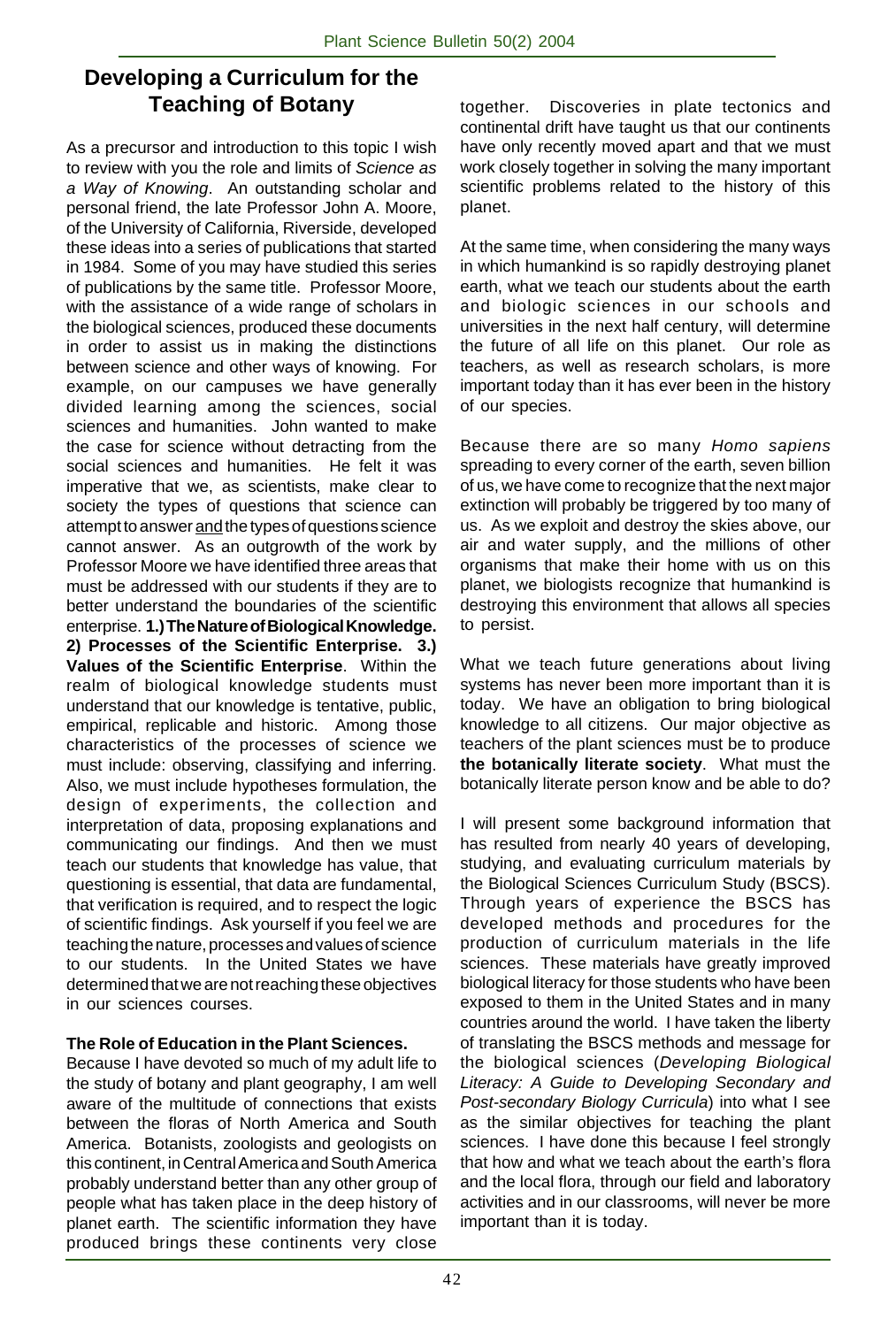#### **A Short History of Botany in the U.S. – Strengths and Failures.**

I would like to digress for a few minutes and present a short history of the teaching of botany in the United States. The state of the plant sciences in the United States is today **not** good. The place of botany has slipped from a very powerful position among the sciences in the last half-century. Since approximately 1940 or World War II the plant sciences have practically disappeared as a nationally studied science in the United States.

Consequently the average citizen in the U.S. knows little or nothing about the science of botany, the place of plants in the future of planet earth, and the importance of plants in their daily lives other than for food and perhaps fiber. Most people cannot provide either a common or scientific name for the plants growing in their own yard, let alone describe the flora of the ecosystem or life zone in which they live. Most students complete elementary science, middle and high school biology, and their first course in college biology without ever becoming involved in a serious and challenging problem-solving experience using plant materials. Our students and their parents suffer from what has recently been described in the literature as "plant blindness."



The United States has done what I consider an extremely poor job of continuing to conduct quality research in most areas of the plant sciences in our major universities. The funding for basic research in organismal botany, as a percentage of the total national research budget, has been greatly reduced over the past 40 years. It is actually less than 6% of what is was in 1960. Another helpful comparison is to examine the division of funds for research between the National Institutes of Health, the National Science Foundation and private companies. In the year 2000 NIH received 60% or

\$18 billion of the total research budget, with the remainder, 18% or \$3.2 billion, coming from private industry. Keep in mind that only a small portion of the NSF total budget of \$4 billion is devoted to the study of ecology and evolution in the natural sciences.

Research scientists in botany today have little or nothing to do with reaching the large society. The federal budget for research through the granting agencies and the university financial structure, has been designed so that today research scholars would be foolish to take time from their research to become involved in teaching quality courses in botany for undergraduate students and teachers. In fact, today much of the undergraduate teaching is done by teaching assistants or part-time faculty.

As departments of botany elected or were forced to become a part of large biology departments, the number of positions in botany has continued to be eliminated. At the same time fewer and fewer students complete courses in the plant sciences.

As a part of a frustrating series of events, the teaching of the plant sciences has practically been eliminated from school textbooks and the curriculum. As a result of what has taken place in higher education, new teachers coming out of our universities and colleges are very poorly trained in basic botany, and most teachers give the impression that they have little interest in including plants as a major portion of the curriculum. The study of human biology, including genetics as applied to humankind and microorganisms, has literally crowded all other organisms out of the biology curriculum. Science educators in both the secondary schools and universities are failing to teach students the nature and role of plants in their lives.

I should also add that plant scientists have failed at reaching out to the larger society. Because we see ourselves as scientists, and often only as scientists, we have overlooked and dismissed our responsibilities to education the total society concerning the place of plants in all our lives and in the survival of all living systems.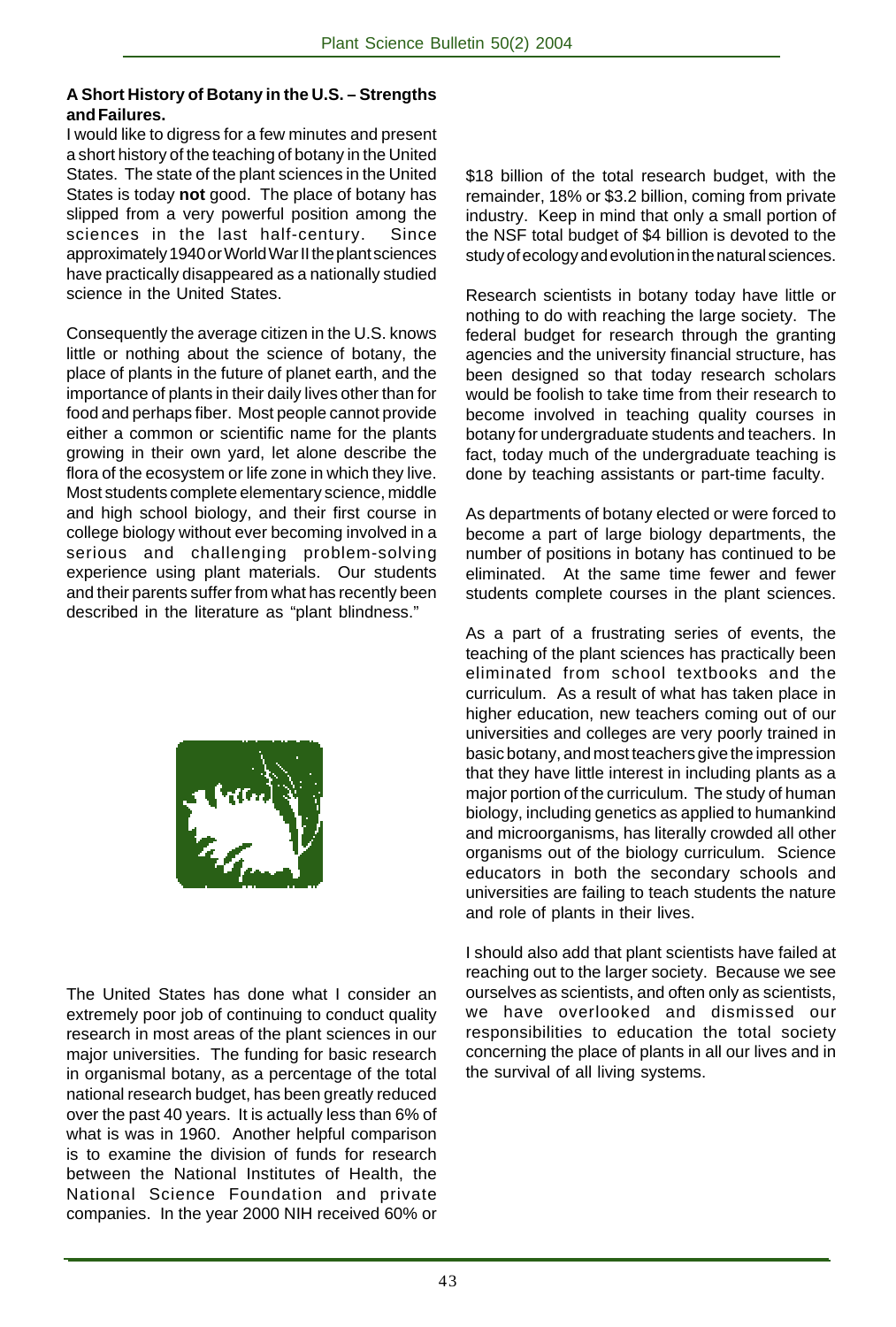**Aspects of Plants in the Lives of All Humankind.** It is unfortunate that the teaching of the life sciences has followed this path towards the elimination of plants from the curriculum. Obviously plants, animals and microorganisms have a great deal in common. The world is biologic and we cannot make sense out of the living planet without making the connections among all living organisms. It appears to me this problem has resulted from our religious, educational, and society history, and from our appointing ourselves to dominion over all other living organisms. We did this without fully understanding and recognizing that the blue-green algae and phytoplankton contribute far more to the future of planet earth than all the mammals combined. Only if and when Homo sapiens learn that we are just one of the millions of organisms on planet earth, will we start to correct this mistaken image of ourselves. We have trouble recognizing that we hold no special place on earth, beyond being the most destructive species to ever evolve on the planet. Humankind only continues to persist at the expense of all those other organisms, and those natural resources provided for us by planet earth. Once we recognize these principles of life on this planet, we will start to make those changes in our behaviors that must take place if our species and many others are to survive.

Plants surround us and are a very real part of our survival as a species, yet most people have a blind spot concerning the native flora right where they live. In fact two botanist /biology educators in the U.S. have proposed a study addressing the question of why Americans are so interested in animals, yet blind to plants that surround them. They are calling this phenomenon "Plant Blindness." They have defined plant blindness as: the inability to see or notice the plants in one's own environment – leading to: (a) The inability to recognize the importance of plants in the biosphere, and in human affairs; (b) the inability to appreciate the aesthetic and unique biological features of the life forms belonging to the plant kingdom; and (c) the misguided, anthropocentric ranking of plants as inferior to animals, leading to the erroneous conclusion that plants are unworthy of human consideration (Wandersee, J.H. and Schussler, E.E., 1993, A model of plant blindness.). We will in the not too distant future see what the outcome of this study will be, but I believe this is all the result of what we have been taught by our families, in our schools and in our churches.

I would add to this my own assumption or hypothesis, based on almost a half century of teaching, curriculum study and curriculum development. From the time educators decided we would construct the curriculum around what the young want to learn, basically about themselves, rather than what adults and well-educated people know they must know and understand in order to survive as educated adults on planet earth, schools moved away from teaching about plants, animals, ecosystems, and biomes to teaching what I like to call "tip-of-the-nose biology" or "me and my world." The role of a quality education is to get the human species out of itself and to realize that there are many more organisms out there that must be conserved and that contribute far more to planet earth than Homo sapiens ever could or ever will.

For all practical purposes, in the U.S. there is no place an individual can go to become knowledgeable of the floristic world other than the educational institutions. At the same time these educational institutions have literally removed the study of plants and natural history from the curriculum.

Based on what I have observed in the United States my suggestion to this audience [Argentine botanists] is to please maintain botany as a separate course and a separate science. Plants and animals have many things in common and we must make the connections among them, but there are many factors that identify plants as uniquely different. Do not allow either education or research I the plant sciences to become overshadowed, crowed out, or eliminated by larger general biology courses or large biology departments. That was one of our major mistakes as botanists in the U.S. If you must develop a biology course, construct it around plants, because without the world's flora very few animals will persist.

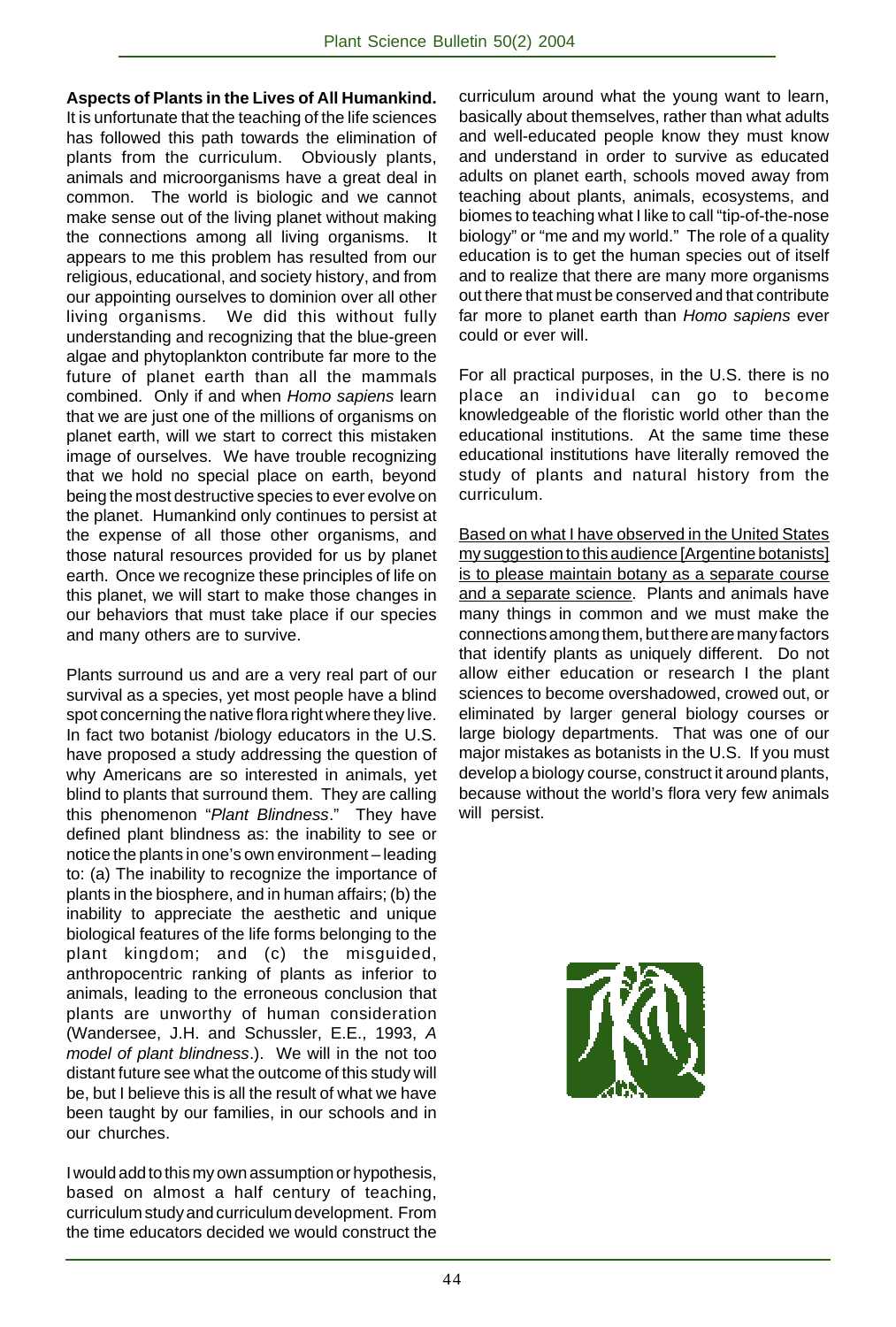### **What Concepts in Plant Science are of Great Importance to All Members of Society?**

The study of plants must maintain its uniqueness as part of the science curriculum at each level from elementary and secondary schools and through the university. Our students must be taught that although there is a uniqueness to all living organism, plants hold their own uniqueness from all other living organisms. Without a thriving world flora, most living species, including humankind, will finally disappear from the earth.

Such scientific concepts as plant reproduction, genetics, development, ecology and evolution must be taught uniquely as they relate to plants. The concepts of photosynthesis, meiosis, mitosis, the sporophyte-gametophye relationship and ecosystems should be taught using living plants materials. The study of humankind is simply not adequate to a quality science education for the new century.

Examples of the inquiry process must be taught in a botany course using plants as the model organism. Skills required to study plants, including quantification, mechanical skills involving computers and laboratory and field equipment, as well as the skills of describing and understanding variation in plants should be retained as a basic part of the botany program.

The place of plants in our lives must be taught to people of all ages. These values include conservation of the world's flora, the study of biodiversity, monitoring the world's flora, and those problems related to the loss of plant species. Equally important is the study of the spread of introduced species, exotic species and weeds over the planet.

May we now consider several of the basic aspect of curriculum development that must be included if we are to produce a quality science education in the plants sciences?

#### **Curriculum Themes in Studying Botany**

The botanists reading this article are responsible for the future of botanical education. You have the power to improve the knowledge, skills and values of the public towards the place of plants in their lives. You can and must establish control of the curriculum for the teaching of botany in the elementary and secondary schools and the university. Please take this responsibility seriously.

These curriculum themes are each important in their own way if the people are to develop an understanding and appreciation for the science of botany. They are important as a part of science education, as a part of conservation and survival, as a part of the national economy, and as an ethical and esthetic aspect of life.

I present these themes, which are unique to biology, in order that you might keep them in mind as you develop a sound curriculum in botany.

#### **Curriculum Themes in Studying Botany**

Understanding that Science is a Process Identifying the Unifying Principles of Botany Describing the Content of the Plant Sciences Describing the Personal Aspects of Botany Describing the Social Aspects of Botany Describing the Economic Aspects of Plants Describing the Ethical Aspects of Botany Identifying Appropriate Technologies Describing the History of Botanical Knowledge





#### **Unifying Principles of Botany**

What are the unifying principles that hold botany together? These principles identify the characteristics and structure of living systems. Consequently these are the major principles that all students must understand at the end of a basic botany course. No botany course is complete if we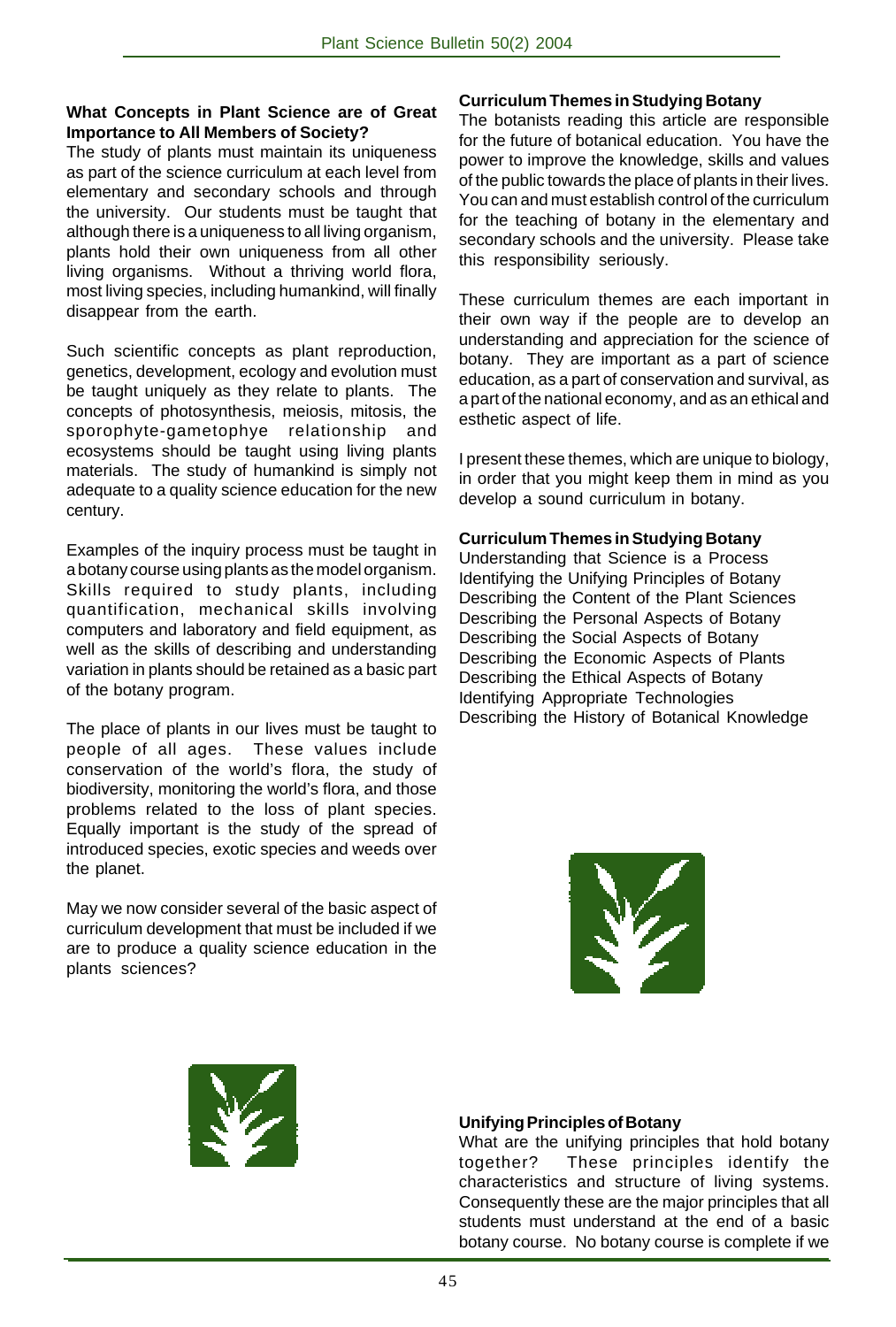have not taught these concepts very well. They form the basic structure for the study, teaching and learning of the life sciences. We have not done our job as teachers if we have not taught each of these unifying principles, and if we have not taught the way in which these principles are interrelated.

#### **Unifying Principles of Botany**

Evolution: Patterns & Products of Change (Living systems change though time. Evolution has produced diverse systems over the earth.)

Ecology: Interactions & Interdependence (Living systems interact with their environment and are interdependent with other systems)

Genetic Continuity & Reproduction (Living systems are related to other generations by their genetic materials)

Growth, Development, & Differentiation (Living systems grow, develop and differentiate based on a genetic plan that is influenced by the environment.)

Energy, Matter & Organization (Living systems are complex, and require energy to maintain their organization.)

Maintenance & Dynamic Equilibrium (Living systems maintain a relative stable internal environment through their regulatory mechanisms and behavior)

### **Understanding that Science is a Process**

The process of science is the active process of what we scientists do as we produce and update our knowledge of the natural world. We must never allow our students to think of science as a fixed body of knowledge. Too often our students are given the impression that science is a textbook full of information that will never change. Our textbooks can only describe the "tentative" body of knowledge about plants at any particular time. Keep in mind that a textbook is out of date the day after it is published and within three to five years it must be revised.



What I have outlined on this page are some of the separate aspects of doing science. Certainly we will seldom do each of these steps in this order. At the same time we should involve our students in as many of these steps as possible as they complete our courses, so that they may come to understand the process of science. Also, the experiments we ask students to design and conduct must be appropriate to their educational level (high school vs. beginning college vs. graduate research).

Identifying difference in objects or discrepant events is the first step in recognizing the need or possibility for scientific study. Comparing two objects as we search for similarities and differences is very basic to good science. All of these terms are not compatible: Forming a hypothesis is the asking of a question that can be studied. Predicting an outcome does not necessarily require a scientific study, but it should entail the examination of experience or scientific information that is available. If the students have all conducted a similar investigation it is extremely valuable for them to compare their results with those of the other students. At the same time describing the results of the experiment, proposing explanations and writing the results must be part of learning the process of science.

### **The Study of Botany is an Active Process**

(Students Must be Taught the Process of Science) Observing, Questioning & Comparing Identifying Problems Forming Hypotheses (Predicting Outcomes) Designing & Conducting Experiments Collecting & Organizing Data Analyzing Data & Relating Ideas Proposing Explanations Making Inferences Communicating Explanations & Applying Knowledge

### **Learning & Teaching Strategies**

This is the area where superior teachers have an opportunity to bring their creativity to their students. The question we must ask ourselves is: How can I improve the quality of learning for my students? The strategies included here have potential for improving our ability to reach our students. We do know that different students learn thought different activities. (I know my center of learning takes place in the field and through conducting activities rather than reading a textbook or listening to a lecture) Ask yourself how you learn best. Our job is to provide as many of these learning strategies as we can for our students. My experiences through my work with BSCS and in my own teaching have taught me that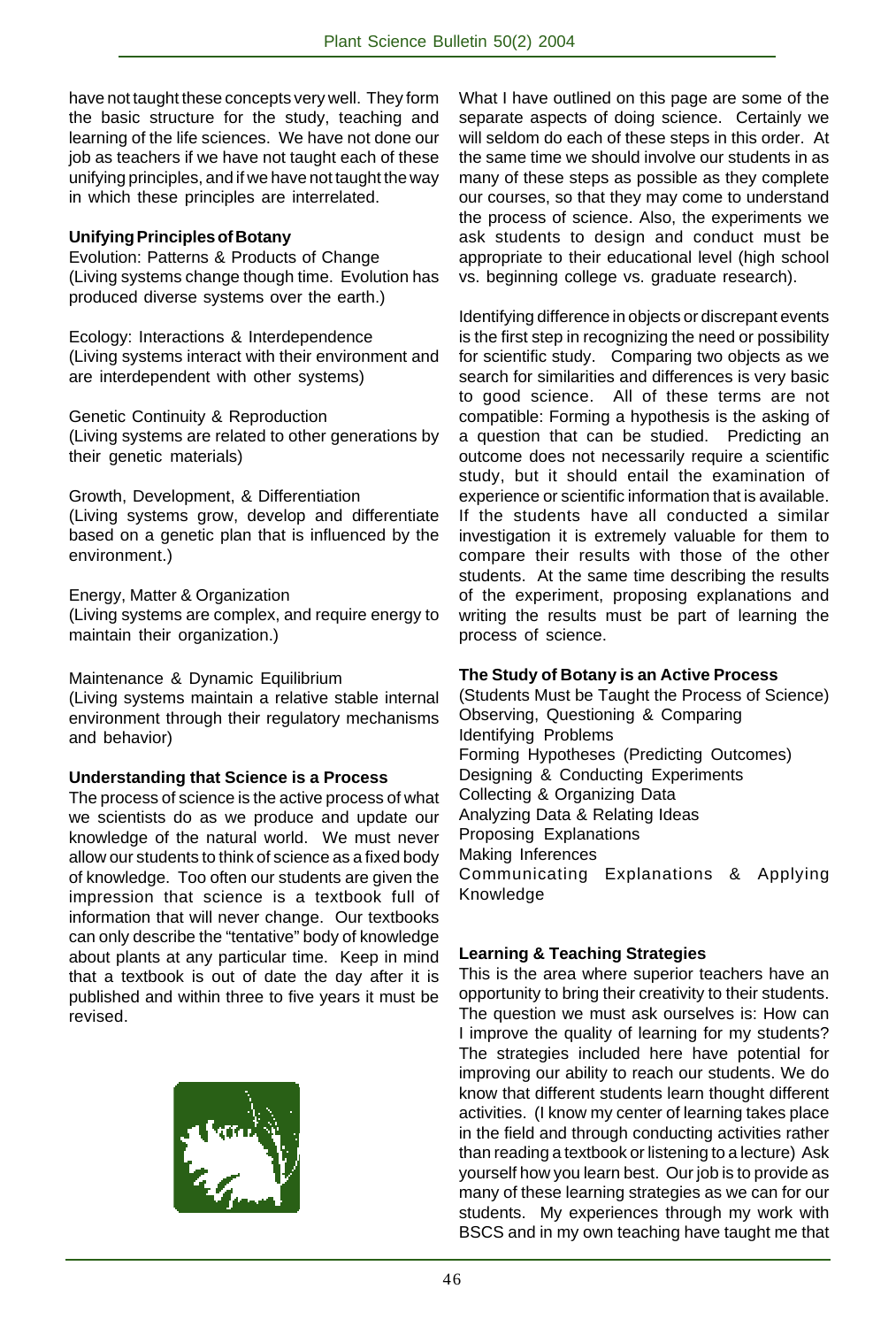the more of these strategies we can provide, the more interesting and exciting our classrooms will become and the greater the learning experiences for our students.

#### **Learning & Teaching Strategies**

Conduct Field Activities Conduct Laboratory Activities Conduct Inquiry & Problem Solving Activities Participate in Discussions & Debates Conduct a Personal Experiment Cooperate in a Learning Activity Read, Write, Speak & Explain Interact with Aspects of Technology & Computers

#### **In Summary**

In this paper I have attempted to develop a summary of what I consider to be some of the most important factors botanists may wish to consider in the development of a plant science program. Most of the themes, principles, and strategies are obviously important to teaching all of the life sciences.. But I have here directed these ideas specifically to the development of a curriculum in botany

I hope I have made my position clear: the most important and threatened group of organisms on planet earth are the green plants. Their survival is basic to the continued survival of practically all other life forms. At the same time, over the past half century this group of organisms has been almost eliminated from the life science curriculum in schools and universities. Only you, the community of botanists, can maintain and strengthen the teaching and learning of plant sciences.

### **Bibliography.**

-American Institute of Biological Sciences. 2001. A Review of Biological Instructional Materials for Secondary Schools. AIS, 1444 Eye St. NW, Suite 200, Washington DC 20005. USA 72pp.

-American Society of Zoologists. 1984. Science as a Way of Knowing – Evolutionary Biology (Vol. I) Reprint from American Zoologist, 24:421-534.

\_\_\_\_\_. 1985. Science as a Way of Knowing – Human Ecology (Vol. II). Reprint from American Zoologist, 25: 377-641.

\_\_\_\_\_. 1986. Science as a Way of Knowing – Genetics (Vol. III). Reprint from American Zoologist, 26: 1-165.

\_\_\_\_\_. 1987. Science as a Way of Knowing – Developmental Biology (Vol. IV). Reprint from American Zoologist, 27:415-732.

\_\_\_\_\_. 1988. Science as a Way of Knowing –Form and Function (Vol. V). Reprint from American Zoologist, 28:449-808.

- Biological Sciences Curriculum Study. 1999. Biological Perspectives. Kendall/Hunt Publishing Co., Dubuque, Iowa. 607 pp.

\_\_\_\_\_. 1997. Biology: A Human Approach. Kendall/ Hunt Publishing Co., Dubuque, Iowa. 701 pp.

2001. Biology: An Ecological Approach. (Ninth Edition). Kendall/Hunt Publishing Co., Dubuque, Iowa. 774 pp.

1993. Developing Biological Literacy. BSCS, Colorado Springs, CO. 128 pp.

. Fall, 2001. The Natural Selection, Special Evolution Issue. BSCS Colorado Springs, CO. 48 pp.

. Spring, 2001. The Natural Selection. BSCS, Colorado Springs, CO 32pp.

-Botanical Society of America. 1995. Botany for the Next Millennium. Botanical Society of America, 1735 Neil Ave., Columbus, OH 43210-1293. USA 55pp.

- Eldredge, Niles, Ed. 1992. Systematics, Ecology and the Biodiversity Crisis. Columbia University Press, New York. 220 pp.

-Marbach-Ad, Gili and Lark A. Claassen. 2001. Improving Students' Questions in Inquiry Labs. The American Biology Teacher, 63: 410-419.

-McPheerson, Guy R. 2001. Teaching and Learning the Scientific Method. The American Biology Teacher, 63: 242-245.

-Uno, Gordon, Richard Storey and Randy Moore. 2001. Principles of Botany. McGraw-Hill, New York. 552 pp.

-Wandersee, J.H. and E.E. Schussler. 2001. Toward a Theory of Plant Blindness. Plant Science Bulletin, 47:2-9

Jack L. Carter. From a workshop: Developing a Curriculum for the Teaching of Botany, presented at XXVIII Jornadas Argentinas de Botanica, October 21-25, 2001, Santa Rosa, La Pampa, Argentina.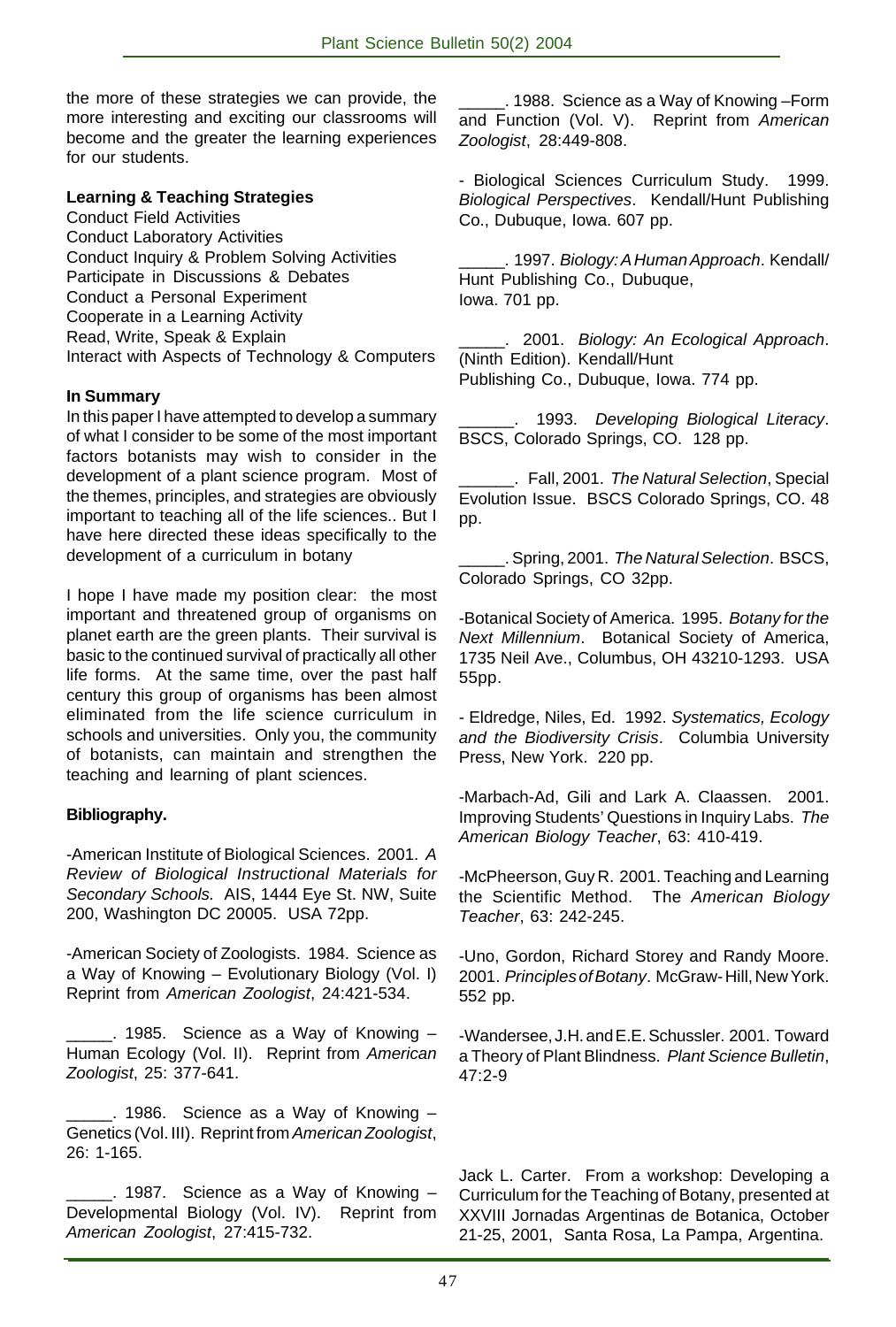# **News from the Society**



# **Alpine Diversity: Adapted to the Peaks July 31-August 5, 2004 Snowbird Resort, Salt Lake City, Utah**

#### Conference Overview

The annual Botany Conference brings together a broad spectrum of researchers, professors, educators and motivated students, all focused on what's new and vibrant in the diverse field of plant biology. Botany 2004 promises to be the most successful in the series. This is the annual conference of four leading professional societies, including the Botanical Society of America, the American Bryological and Lichenological Society, the American Society of Plant Taxonomists, and the American Fern Society.

An anticipated 800 participants will present over 600 scientific contributions including 14 symposia, papers, posters, and special lectures. A full slate of field trips and scientific workshops and social events will round out the program.

Botany 2004 is being held at the Snowbird Resort, near Salt Lake City, Utah. Nestled in the Watsach Mountains, it is a setting surrounded by unsurpassed natural beauty and botanical interest. An Exhibit Hall will be located in the Event Center Tent, which will be the center of social activities including conference-wide breaks and poster session for the meeting.

Saturday, July 31, will feature the 3rd Educational and Outreach Forum. This successful component of the Botany conference is designed to draw an audience of educators and researchers involved in the teaching of biology and plant science on many levels, from kindergarten through college. The day

will include a range of interesting discussion-type sessions, a keynote lecture by Dr. Eugenie Scott, Director, National Center for Science Education and conclude with a reception, which will give attendees the opportunity to discuss and network in a social setting. Sunday, August 1, will be an active day of scientific workshops, and fieldtrips. Sunday evening will open the scientific meeting with the conference-wide Plenary Lecture. The Plenary speaker, Dr. Rita Cowell, will bring the perspective of the immediate past Director of the National Science Foundation to excite and challenge attendees.

Monday morning, August 2, kicks off the scientific sessions and special symposia. Tuesday afternoon, August 3, will feature a conference-wide Poster Session, with an expected 200 posters featuring current research and recent topics. Scientific Sessions will conclude on Wednesday August 4. Participating Societies will also hold social events and meetings through out the week.

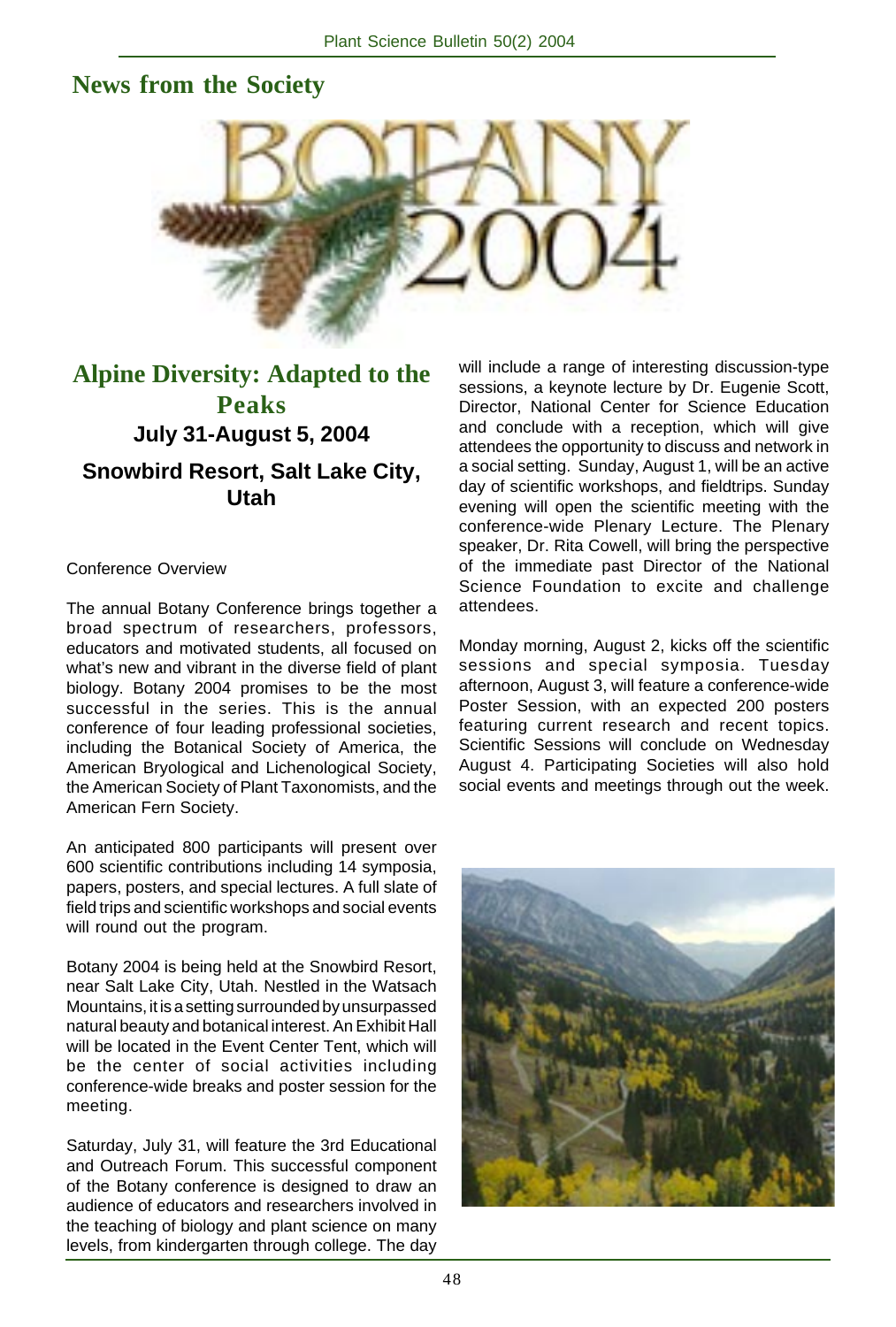



The Snowbird Resort and Conference Center was chosen for the site of Botany 2004 for the unique botanical interests of the area, and also for the destination. Plan to include this meeting in your family vacation plans for this summer. Botany 2004 will be a family-friendly conference, with 10 exciting local tours planned, Camp Snowbird for kids, an evening of free Stargazing, and to begin the week - Snowbird's 17th Annual Jazz and Blues Festival.

Housing has also been arranged to accommodate families with condo-style housing that sleeps up to six, and are complete with a kitchen!

#### Student Financial Support

As we work to make Botany 2004 an exceptional Annual Meeting we offer some ideas to help defray your costs:

#### Serve as a Student Projectionist

Students who work up to 10 hours (2-3 sessions) as a projectionist can have their early student registration fees refunded. Experience with 35mm slide, overhead and LCD projectors is desirable, but not necessary. In return for successfully serving as a projectionist for all assigned sessions during the meeting, the early student registration fee equivalent will be refunded. Fee waivers are not granted. Student projectionists must register for the meeting and pay the registration fees.

If you are interested in serving as a student projectionist, please fill out the "Application to Serve as a Student Audio-Visual Projectionist," and submit your application by June 26, 2004.

Apply for the Minority Undergraduate Participation **Grant** 

Apply for Student Travel Grants (Information coming Soon)

Deep Gene Research Coordination Network

MORPH Research Coordination Network

#### Share A Room

Several options for housing will be available for Botany 2004 attendees. Choices range from traditional hotel rooms to condo style rooms which will sleep 6 and are complete with kitchen facilities. Complete information is available in the Conference Registration Book.

Need a Roommate....Check out our Roommate Matching Service.

For additional information, check the BSA conference website:

http://www.botanyconference.org/newsite/general/ index.php



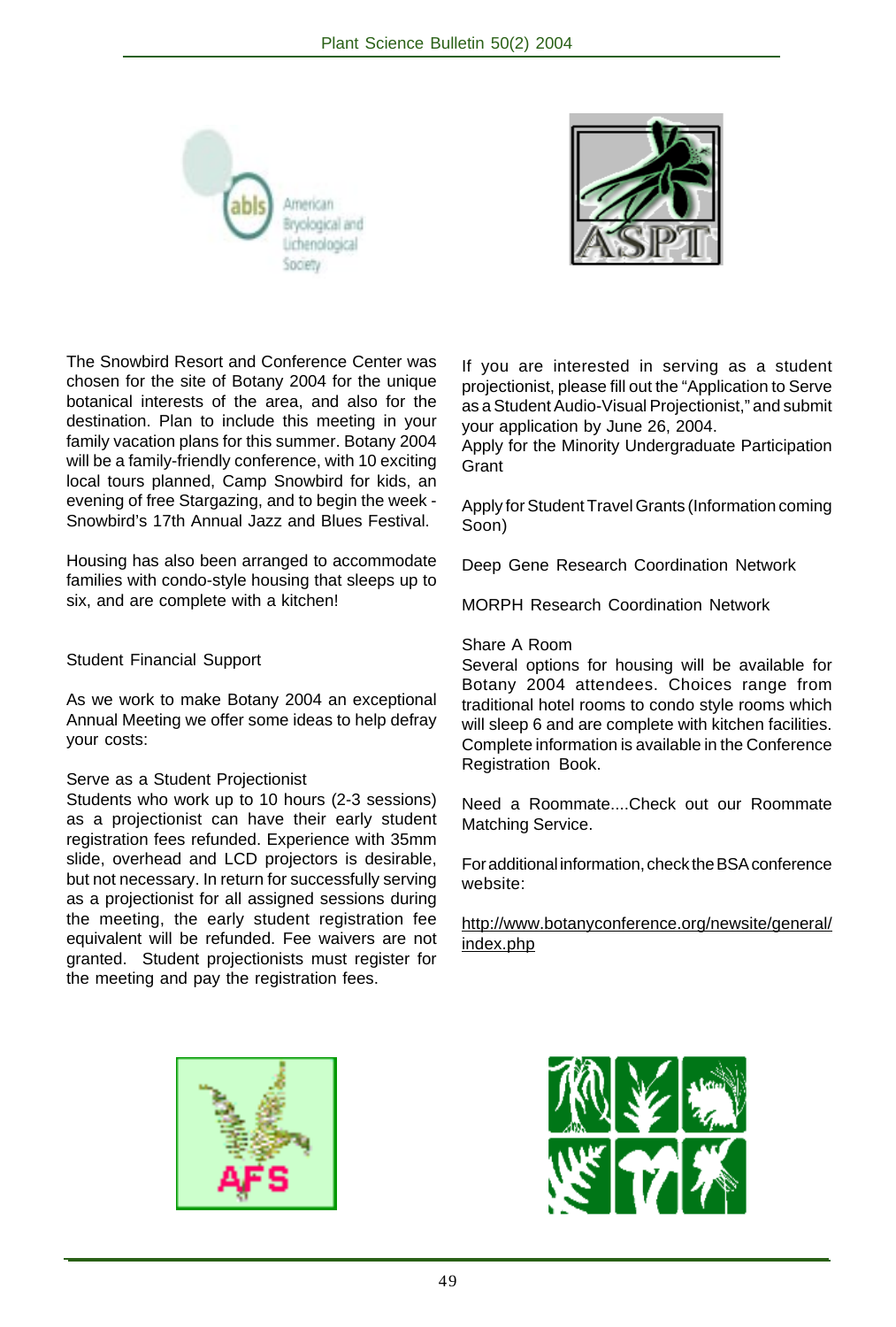## **BSA in New Headquarters at Missouri Botanical Garden**

Greetings from the BSA staff team in Missouri and Ohio. Wanda and I have settled into what we hope is our final home here in St. Louis. We now reside at 4475 Castleman Avenue, one block west of the Missouri Botanical Garden. Johanne remains in Columbus, Ohio and will run the conference functions of the BSA from there. We extend a big thanks to Dr. Peter Raven and the MBG staff for their assistance in providing an excellent home and for their ongoing support. We look forward to working with the people of the MBG, and other such organizations, as we begin to develop programs in support of our mission.



Wanda and Bill at work in new offices

On behalf of the BSA, I'd like to ask members for your assistance as we move forward with the development of programs. Tasks and roles will vary but largely support educational programs, peer review of educational materials for the BSA web site and/or in writing material for the web. In response to your contributions, we will be pleased to write letters of recognition for your service to science, education and to the public in general. In most instances you'll also receive credit for contributions on the BSA web site.

We are looking to add services you find useful as benefits to your membership in the BSA. Please send in your ideas, as they are most appreciated. As you'll be aware in 2003 we added access to the entire run of the **American Journal of Botany** as one such option. In line with the request for assistance mentioned above, we are working to ensure all materials produced by members are searchable on the BSA website (and thus the web in general). Over the coming month we'll add the full run of AJB abstracts 1914-2004 with links back to the full text articles.

We are also in the process of placing the entire run of **Plant Science Bulletin** on the web. What a fantastic look back in time. It's interesting to see how things evolve and how some never change.

Significant changes were made to the system supporting abstract submissions for the Botany conferences. For most people the process worked well and the benefits were obvious. For some it was a real pain! Thank you for your patience and my apology for any inconvenience to the latter group. I'm pleased to say we found the bug that caused the problems.

We hope to see as many of you as possible out in Utah this summer. We are all looking forward to a great Botany 2004.

**Sincerely** 

Bill, Wanda, and Johanne.

# **Letters**

With reference to the article in P.S.B. about the Selby botanical Gardens spirit collection, I have to make the following observations and suggestion: 1) the percentage of denatured alcohol is not stated although one can guess it from the added water; 2) the preservative, that appears to be based on that used at the Royal Botanic Gardens, Hew, the cocalled "Key Cocktail." Is worthless, or almost so, for anatomical studies. Preservation of the actual cells and tissues is so poor as to render them "mush," as I have found from using specimens from the Key collection. Why not use a "good" preservative that would suit the purposes of taxonomists as well as plant anatomists? I recommend a mixture containing 70% ethanol (9 parts), commercial formalin (0.5 parts), and glacial acetic acid (0.5 parts). I suspect the Selby preservative is cheaper than the one I suggest, hence its use, but this is not a valid reason where science is concerned. Bill Stern, Research Associate, National Tropical Botanical Garden, 4013 South Douglas Road, Coconut Grove, Florida 33133.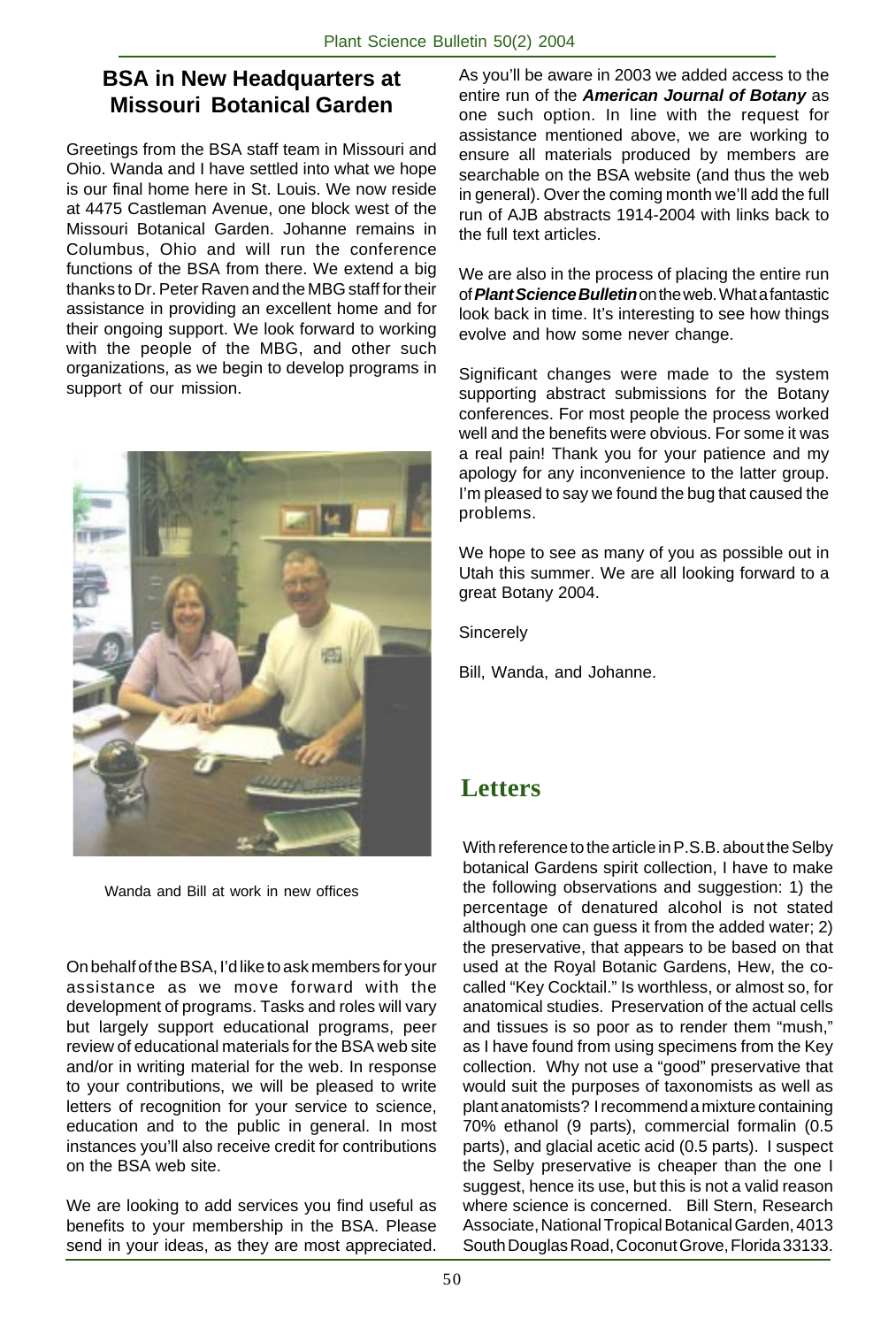# *In Memoriam:*

# **Wayne Manning 1899-2004**

Long-time BSA member Bucknell University Professor of Botany emeritus Wayne Eyer Manning passed away Sunday, February 8, 2004 at the age of 104. Wayne was born on April 12, 1899, received his BS from Oberlin College in 1920 and his Ph.D. on the floral anatomy of the Juglandaceae from Cornell in 1926. He taught at Cornell for 1 year and at the University of Illinois, Urbana for 1 year before joining the Smith College faculty from 1928-1941. Wayne worked in a Defense Plant during WW II and subsequently joined the Bucknell University faculty in 1945. He retired from Bucknell in 1968. His research and over 40 publications on the Juglandaceae remain as seminal works on the floral anatomy and taxonomy of this family.

Warren G. Abrahamson, Ph.D. David Burpee Professor of Plant Genetics, Department of Biology Bucknell University Lewisburg, PA 17837

## **Announcements**

## **Positions Available**

## **Collections Manager, Department of Botany, California Academy of Sciences**

The Department of Botany is seeking a Collections Manager responsible for supervising all aspects of development, maintenance, operation, and use of the herbarium (CAS and DS). Position will begin January 1, 2005. Duties include: maintenance and organization of departmental collections, supervision and training of curatorial assistants and volunteers, assistance in developing (may involve programming) and maintaining computer database records related to the collection, management of all incoming and outgoing specimens from the herbarium, correspondence with other institutions concerning specimen transactions, overseeing the preparation, identification, and integration of new specimens into the collection, pest management, assisting with the preparation of grant proposals, assisting with preparation of annual staff evaluations, assisting in educational and outreach activities, recording herbarium activity and usage and maintaining statistics on collection composition for inclusion in annual report, conducting departmental tours, possible participation in field expeditions with the goal of generating research quality collections, participation in special projects when necessary. A minimum of a Masters degree in botany or biology, experience working with the maintenance of systematic botanical collections, and demonstrated knowledge of taxonomic botany; good computer knowledge is desired. To apply, please send a letter of interest, resume, and names and contact information for three references to California Academy of Sciences, Human Resources Department #CollMgr1, 875 Howard Street, San Francisco, CA 94103. Application deadline is July 31, 2004. The California Academy of Sciences is an Equal Opportunity Employer committed to diversity.

## **Systematic Botanist (Research Botanist) Smithsonian Institution National Museum of Natural History**

The Department of Botany seeks TWO outstanding systematic botanists for full-time research positions, initially as a four-year term appointment, but upon satisfactory performance during that period, eligible for conversion to permanent status. Candidates with an established and recognized research program on a large or important plant group such as pteridophytes, Fabaceae, Euphorbiaceae, Melastomataceae, or Rubiaceae may be given preference. Successful candidates should have demonstrated expertise that emphasizes innovative as well as conventional application of the systematic collections of the United States National Herbarium, utilizing modern methods based on comparative morphology and augmented by other methodological tools including molecular phylogenetics. The position will be filled at the GS12/13 level (salary range of \$60,638 to \$93,742 commensurate with experience). In addition to a proven record of scientific achievement in the research specialty, applicants are expected to have expertise and interest in additional fields, such as biogeography, biodiversity and conservation, enthnobotany, floristics, informatics, or theoretical systematics. Applicants must have demonstrated ability to establish an externally funded research program, and to conduct active botanical fieldwork. See announcement number 04AD-1065 at http:// www.mnh.si.edu/rc/positions/ for further details for the application for this position.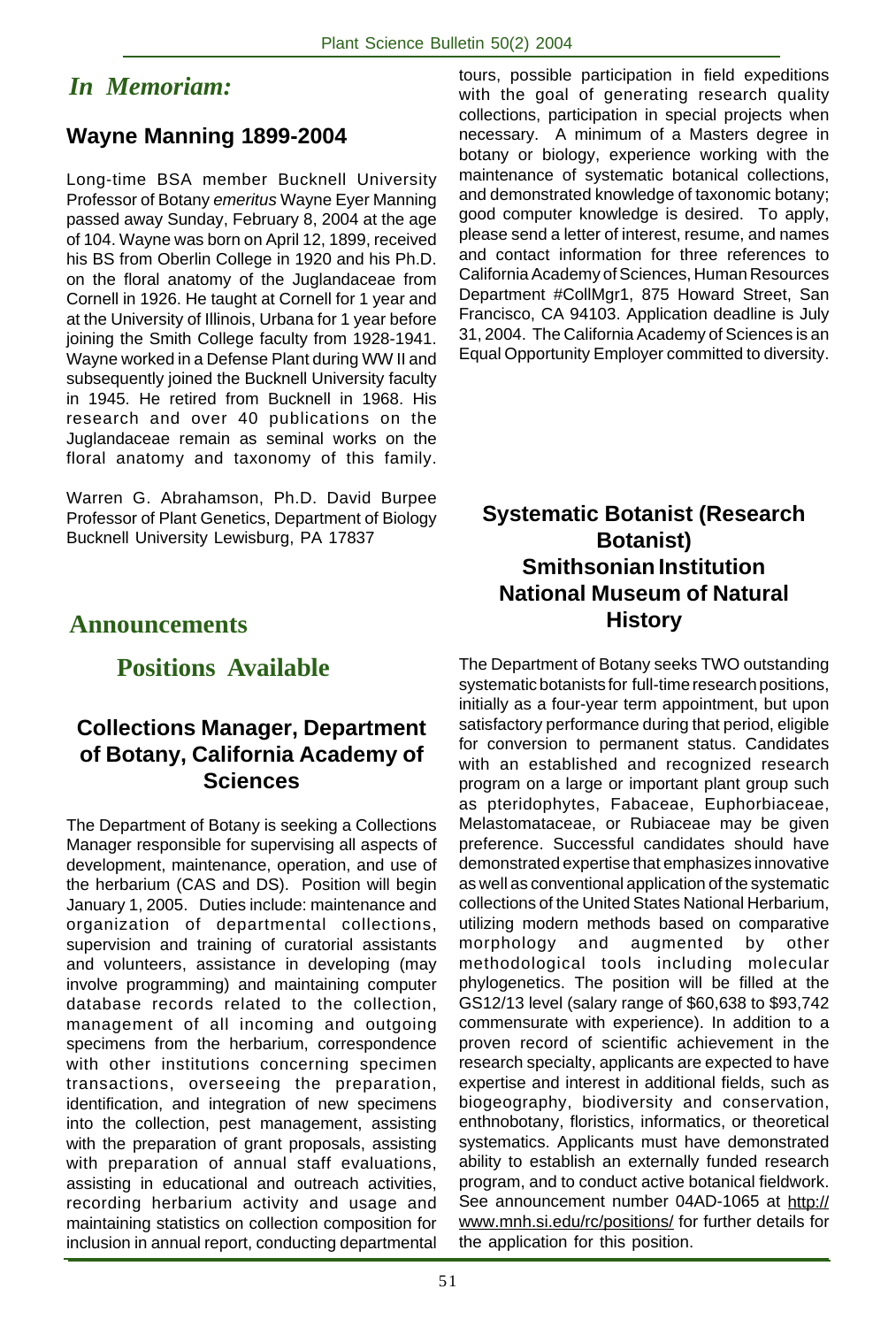## **PHYTOCHEMISTRY/SECONDARY PLANT METABOLISM.**

The Department of Botany, North Carolina State University, invites applications for an Assistant Professor position in the area of Phytochemistry/ Secondary Plant Metabolism. The individual is expected to develop a productive, extramurally funded research program that enhances and complements existing programs in the Department, College, and University. We are seeking an individual who will establish an innovative research program using modern approaches to study phytochemistry or secondary plant metabolism and who can teach related graduate and undergraduate courses. Relevant research areas may include (but are not limited to) characterizing new and useful plant metabolites and defining key secondary plant product pathways and their regulatory processes. This position is a 12 month, tenure-track position with responsibilities divided between research (50%) and teaching (50%).

Candidates must have a Ph.D. degree in plant biology, phytochemistry, pharmacognosy, biochemistry or a related discipline, a record of peer-reviewed publications and scholarly accomplishments commensurate with experience. Postdoctoral experience is preferred. Applicants should send a CV, copies of graduate transcripts, statement of research and teaching interests, and a list of three references to: Wendy F. Boss, Chair of the Phytochemist Search Committee, Department of Botany, Box 7612, North Carolina State University, Raleigh, NC 27695-7612. Applications received prior to July 1, 2004 will be assured of full consideration.

North Carolina State University is an Equal Opportunity and Affirmative Action Employer. Individuals with disabilities desiring accommodations in the application process should contact Carol Apperson, Botany Department, carol\_apperson@ncsu.edu, (919) 513-3809. NC State welcomes all persons without regard to sexual orientation.



# **Award Opportunities**



## **THE NEW YORK BOTANICAL GARDEN Institute of Systematic Botany 200th Street and Southern Blvd., Bronx, New York THE RUPERT BARNEBY AWARD**

The New York Botanical Garden is pleased to announce that Karen Redden, currently a graduate student in the Department of Biological Sciences, George Washington University, Washington, D.C., is the recipients of the **Rupert Barneby Award** for the year 2004. Ms. Redden will be studying the systematics of a diverse group of legumes centered around Dicymbe, paloue, paloveopsis, Heterostemon, and Elizabetha that are concentrated in the Guiana Shield area.

The New York Botanical Garden now invites applications for the **Rupert Barneby Award** for the year 2005. The award of US \$1,000.00 is to assist researchers to visit The New York Botanical Garden to study the rich collection of Leguminosae. Anyone interested in applying for the award should submit their curriculum vitae, a detailed letter describing the project for which the award is sought, and the names of 2-3 referees. Travel to the NYBG should be planned for sometime in the year 2005. The application should be addressed to Dr. James L. Luteyn, Institute of Systematic Botany, The New York Botanical Garden, 200<sup>th</sup> Street and Kazimiroff Blvd., Bronx, NY 10458-5126, USA and received no later than December 1, 2004. Announcement of the recipient will be made by December 15th.

Anyone interested in making a contribution to **THE RUPERT BARNEBY FUND IN LEGUME SYSTEMATICS**, which supports this award, may send their check, payable to The New York Botanical Garden, to Dr. Luteyn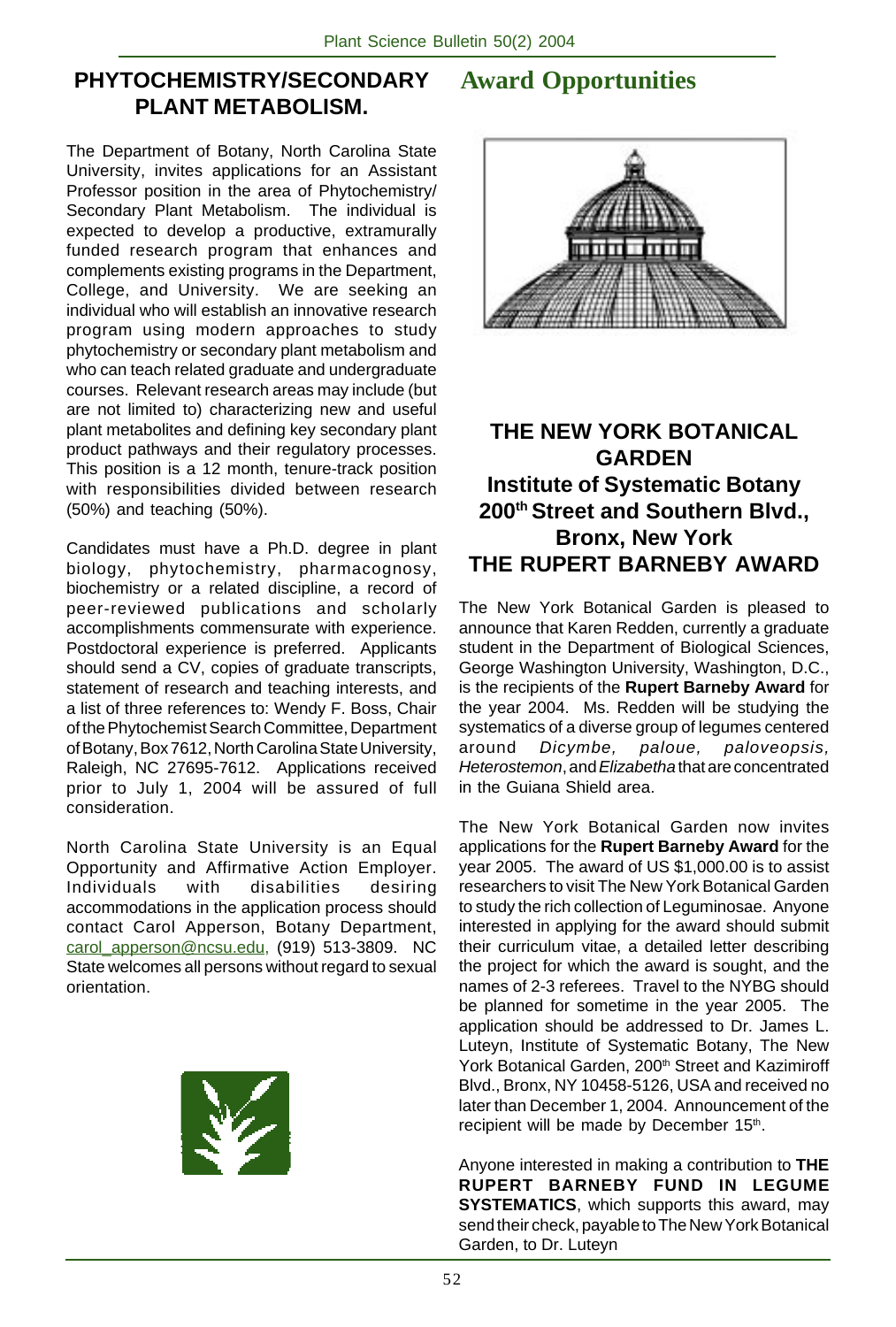# **Symposia, Conferences, Meetings**

**Agricultural History Symposium And L. H. Bailey Symposium September 9-11, 2004 Cornell University, Ithaca, NY in conjunction with the Centennial of the College of Agriculture and Life Sciences**

# Call for Papers

One hundred years ago, in 1904, Liberty Hyde Bailey and New York State farmers convinced the State Legislature to support a College of Agriculture at Cornell University, a largely private institution that had been established in 1865 as New York's landgrant institution. Since then the New York State College of Agriculture and Life Sciences has gone on to achieve worldwide fame and recognition.

As part of the College's centennial celebration, a symposium will be held in Ithaca in September 2004. Its organizers seek historical papers on the subjects including state support of higher education in agriculture; Cornell University and agriculture; New York State and agriculture; achievements of alumni, faculty, and

staff of CALS, the Green Revolution, and other agricultural institutions internationally; and related topics in the history of the agricultural sciences (horticulture, soils, entomology, animal science, etc).

The deadline for the submission of abstracts for papers and sessions is May 15, 2004. Proposals or any inquiries should be sent to Prof. Margaret W. Rossiter, Department of Science and Technology Studies, 331 Rockefeller Hall, Cornell University, Ithaca, New York, USA 14853 or e-mail at mwr4@cornell.edu

# L. H. Bailey Symposium

**AGRICULTURAL HISTORY SYMPOSIUM –**in conjunction with the Centennial of Cornell's College of Agriculture (will include the L. H. Bailey Symposium)

Organizer: Margaret W. Rossiter, The Marie Underhill Noll Professor of the History of Science, Cornell University

Venue: Cornell University

Dates: Thursday thru Saturday, September 9-11, 2004,

Co-sponsored by The History of Agriculture Society; the L.H. Bailey Hortorium, Department of Plant Biology & the Department of Plant Breeding and Genetics.

## Symposium: Liberty Hyde Bailey, a legacy of "Scientific Outreach." \*\*

Organized by Lee B. Kass, Visiting Professor of Botany, L. H. Bailey Hortorium, Department of Plant Biology, Cornell University

Date: Friday, September 10, 2004

Venue: Kroch Archives, Cornell University

Co-sponsored by the Historical Section of the Botanical Society of America; the L.H. Bailey Hortorium, Department of Plant Biology & the Department of Plant Breeding and Genetics.

## Abstract

L. H. Bailey, Dean of the New York State College of Agriculture at Cornell University from 1903 to 1913, established many scientific programs with a public dimension. Bailey led the public mission of the Land Grant Universities. Examples of his vision for scientific outreach may be viewed from founding departments in Nature Study, Horticulture, Plant Breeding and the L. H. Bailey Hortorium. All having faculty or staff with appointments devoted to extension and public service.

This symposium is an outcome of the symposium on "Scientific Outreach for the Next Millennium" and the Public Outreach Lecture presented at Botany 2000 in Portland, Oregon. The symposium was sponsored by the ASPT/ABLS/AFS/BSA Teaching Section and members of all attending societies were invited to the lecture.

\*\*Speakers and titles as of March 15, 2004

Morning session: 10:30-12:00AM Liberty Hyde Bailey, a legacy of "Scientific Outreach" I

## Short introduction (5min.): **L. H. Bailey's contribution to Scientific Outreach**.

Lee B. Kass, Cornell University

Liberty Hyde Bailey and "Things of the Garden" Robert Dirig, Assistant Curator, L. H. Bailey Hortorium Herbarium, Cornell University

L. H. Bailey and "the friends of things that grow": A Vision for Cornell **Plantations**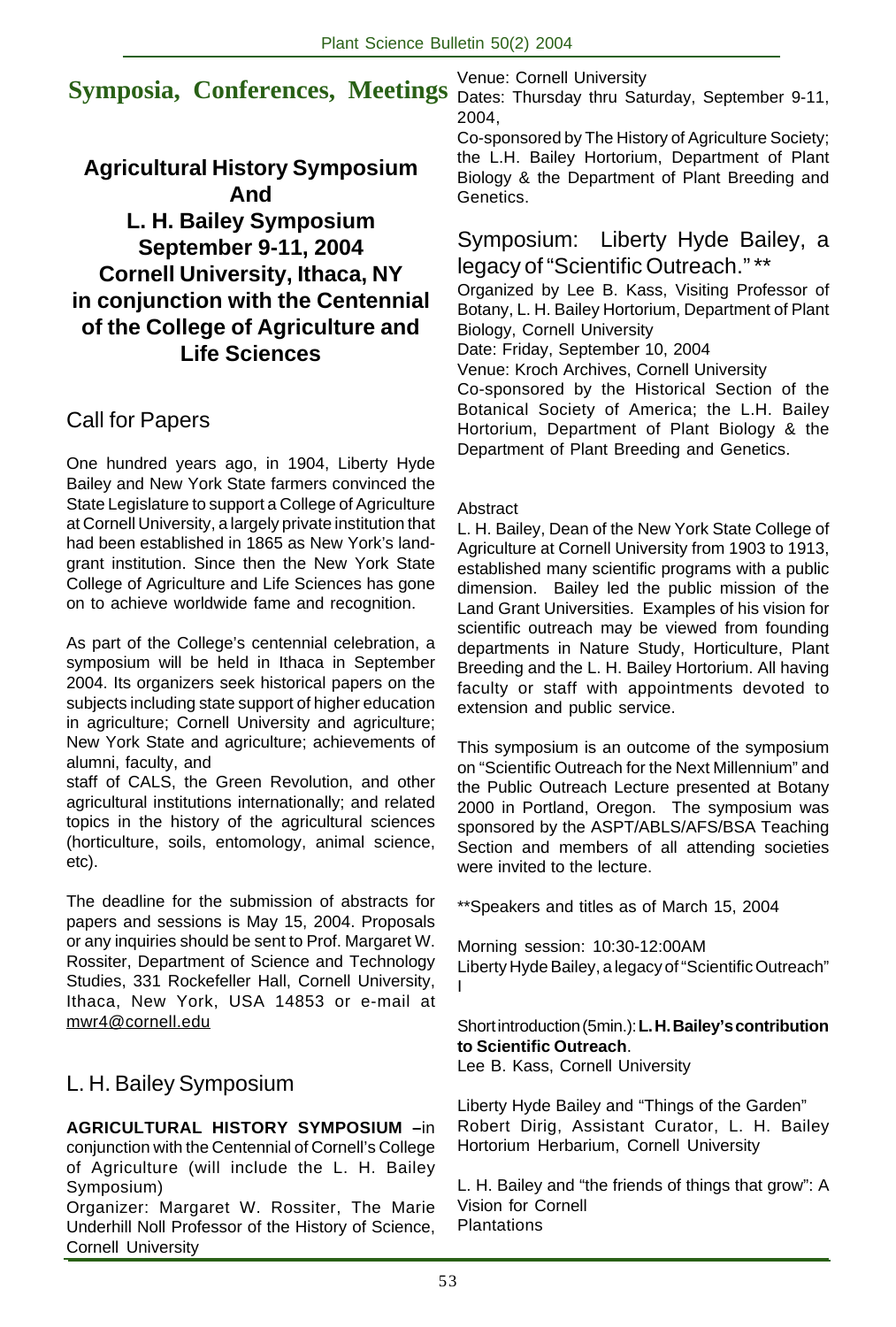Donald A. Rakow, The Elizabeth Newman Wilds Director, Cornell Plantations

Planting Natives: Americanism in Landscape Gardening, 1830-1930

Philip J. Pauly, Professor of History, Rutgers University

Liberty Hyde Bailey and the Nature Study Idea Sally Gregory Kohlstedt, Professor of History of Science, University of Minnesota

Afternoon Session 1:30-3:00 PM

Liberty Hyde Bailey, a legacy of "Scientific Outreach" II

Rousing the People on the Land: Liberty Hyde Bailey's Vision of Cooperative Extension's Civic Mission and Work

Scott Peters, Assistant Professor of Education, Cornell University

**Students as Targets of Scientific Outreach at Cornell's Plant Breeding Department, 1907-1915** Barbara Kimmelman, Professor of History, Philadelphia University

Horticulture: An Academic Calling George Good, Department of Horticulture, Cornell **University** 

The L. H. Bailey Hortorium: Resources for Taxonomy of Cultivated & Native Plants Kevin Nixon, Curator, L. H. Bailey Hortorium, Department of Plant Biology, Cornell University

### **Closing Remarks** (10 min**)**: TBA

The L. H. Bailey Symposium will be sponsored by the BSA Historical Section and is an outcome of the symposium on "Scientific Outreach for the Next Millennium" and the Public Outreach Lecture presented at Botany 2000 in Portland, Oregon.



## **5th International Walnut Symposium Sorrento (Naples) Italy November 9th-13th, 2004**

The 5<sup>th</sup> International Walnut Symposium is organized by two Conveners with different backgrounds: one related to fruit culture, the other to agro-forestry. This is an unusual choice, but well accepted by ISHS because for the first time, all aspects of the walnut plant will be considered during the symposium.

The 5the International Walnut Symposium aims to be a very important opportunity to compare different and various experiences, improve the knowledge and stimulate new objectives under "the walnut crown." To achieve this objective, scientific and technical contributions on walnut for fruit, wood, and other productions will be presented and discussed in different scientific sections.

The scientific sections and technical visits are organized in order to create a connection between the scientific, technical, and use communities; information about basic and applied research and the economical aspects will be presented and discussed, taking in mind the sustainable utilization of the valuable resource, walnut.

For additional information see: www.walnut2004.sistemacongressi.com

## **Monument of Printing and Holistic Medicine**

Jacob Bigelow, American Medical Botany, Boston, 1817-1820. With 60 full-page plates, this is one of the first color-printed books published in the United States, and an important record of the early pharmacological use of plants in New England. Bigelow's knowledge, both as a field botanist and as a physician, influenced American medical practice for an entire generation. Commentary by Philip Weimerskirch; includes searchable text transcription. \$30. http://www.octavo.com/ collections/projects/bgwamb/index.html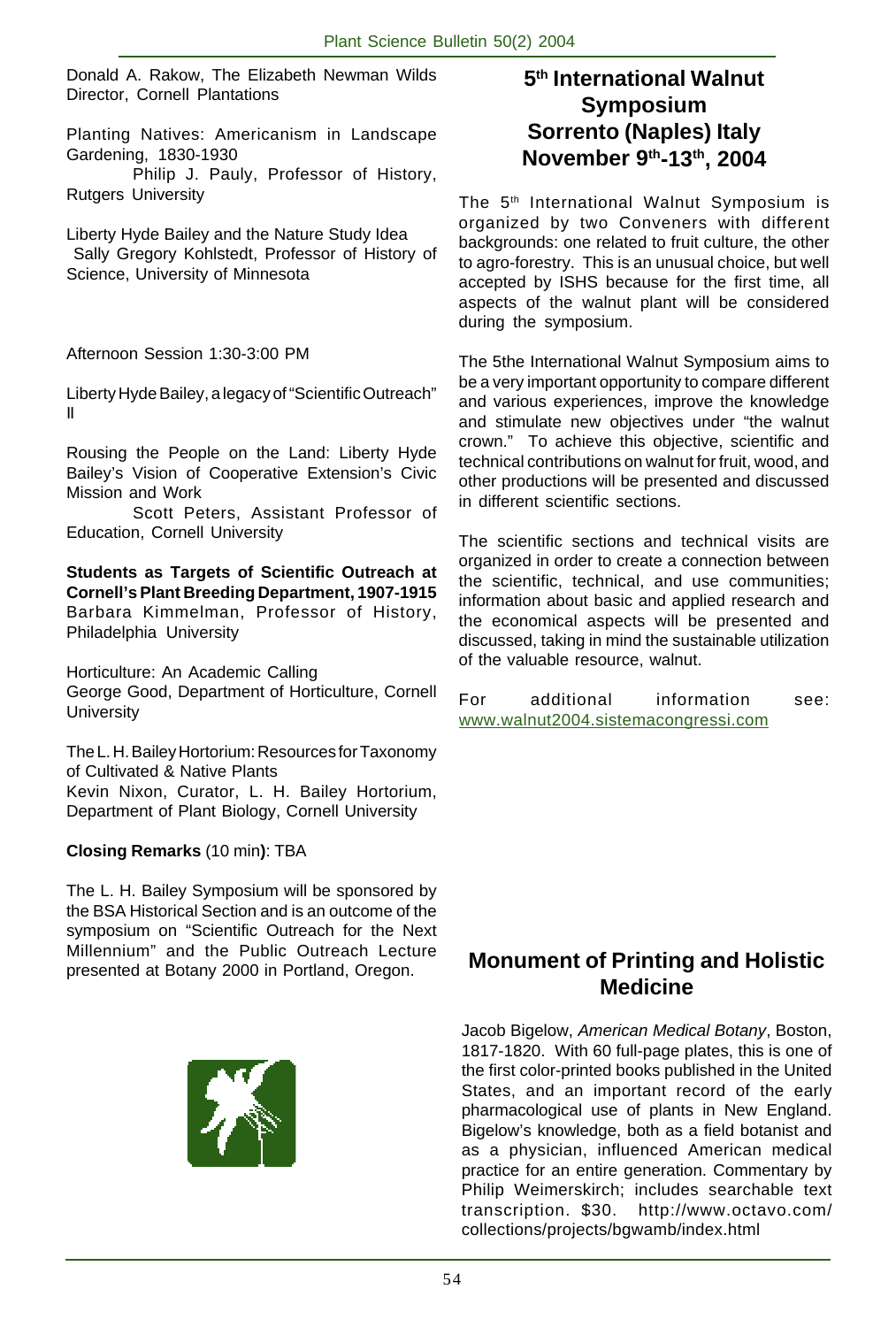# **Books Reviewed In this issue:**

## **ECONOMIC BOTANY**

| Concise Encyclopedia of Temporate Tree Fruit. Bargher, T.A. and S. Singha, - Maximilian Weigend56 |
|---------------------------------------------------------------------------------------------------|
| Horticulture as Therapy, Principles and Practice. Simson, Sharon P. and Martha C. Straus (eds)    |
|                                                                                                   |
| Maya Medicine: Traditional Healing in Yucatan. Kunow, M.A. - Nancy Murray and David Johnson58     |
| Oregano: the genera Origanum and Lippia. Kintzios, Spiridon E. (ed) - Dorothea Bedigian 59        |
|                                                                                                   |

## **HISTORICAL**

| Garden of Invention: The Stories of Garden Inventors & Their Innovations. Drower, George                           | 62 |
|--------------------------------------------------------------------------------------------------------------------|----|
| <b>Fire Blight: The Foundation of Phytobacteriology. Griffith, Clay S., Turner B. Sutton, and Paul D. Peterson</b> | 63 |
| <b>MYCOLOGICAL</b>                                                                                                 |    |

| Edible and Poisonous Mushrooms of the World. Hall, I.R., S. L. Stephenson, P.R. Buchanan, W. Yun and |  |
|------------------------------------------------------------------------------------------------------|--|
|                                                                                                      |  |

## **SYSTEMATICS**

| A Checklist of the Trees, Shrubs, Herbs, and Climbers of Myanmar. Kress, W.J., R.A. DeFilipps, E. Farr, |  |
|---------------------------------------------------------------------------------------------------------|--|
|                                                                                                         |  |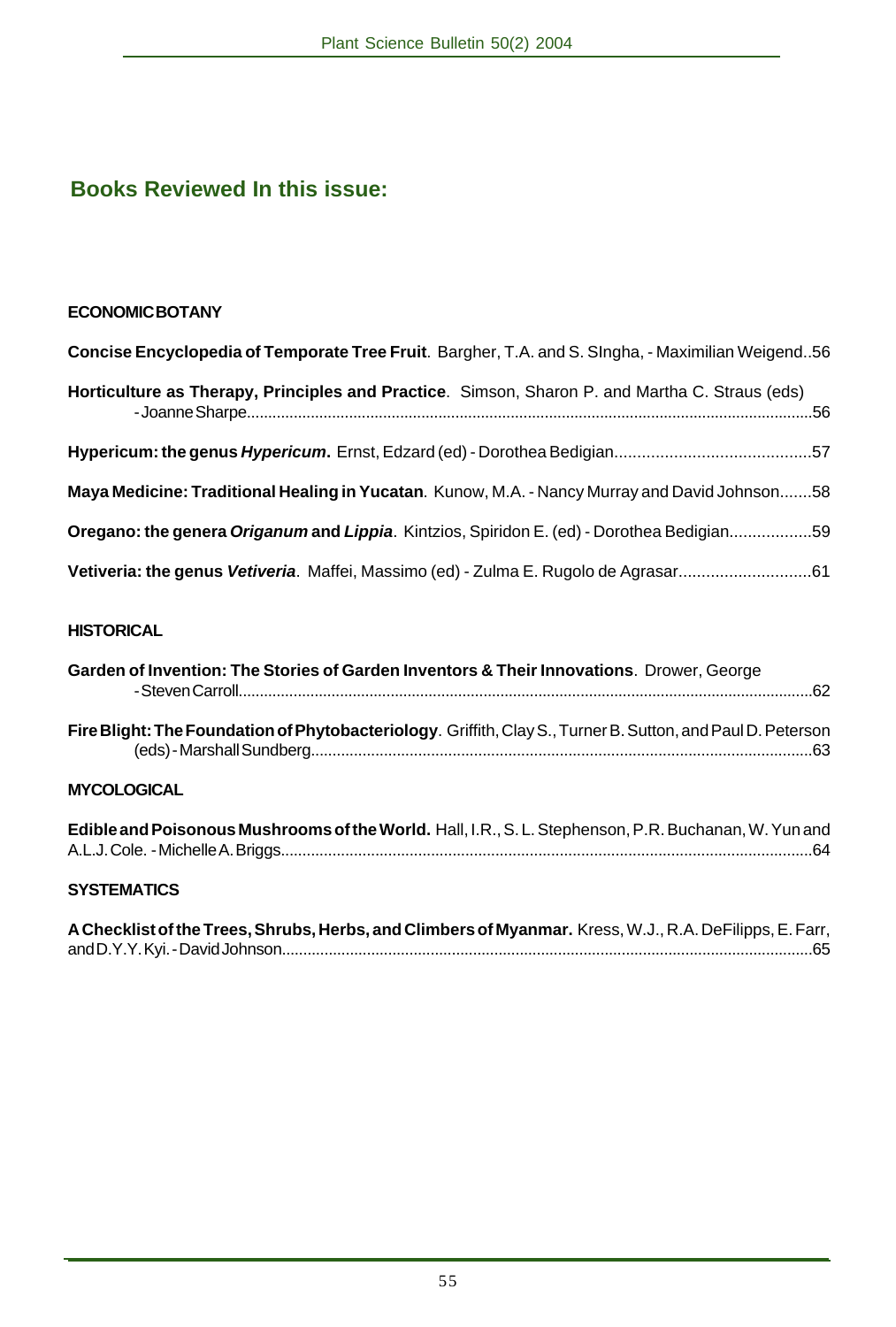**Concise Encyclopdedia of Temperate Tree Fruit**, Baugher, T.A. & Singha, S. 2003 387 pp. ISBN 1- 560022-940-3. The Haworth Press, Binghampton, NY 13904-1580. The "Concise Encyclopdedia of Temperate Tree Fruit" gives an insight into various aspects of the cultivation of temperate tree fruit. It is not, however, an encyclopedia. The structure of the book is a series of 42 chapters in alphabetical order, from Anatomy and Taxonomy, over Carbohydrate Partitioning and Plant Growth to Water Relations and Wildlife. Unfortunately this sequence apparently enforced some grossly erroneous chapter headings. For instance, there is not the slightest hint of anatomy in the first chapter titled "anatomy," just a little bit of morphology. More serious is that the morphology presented can be pointless, because many features illustrated do not occur in any of the fruit trees discussed, and incorrect. For instance, the authors seem to be unaware of the differences between a berry and a drupe and between solitary flowers and racemes.

The first chapter gives a list of temperate tree fruit species including: apples, pears, quinces, peaches, almonds, apricots, plums, cherries, figs, mulberries, northern pawpaws and persimmons. However, in the following chapters nearly all data presented are on apples or pears, with a smattering of data on stone fruit. This clearly reflects the relative economic importance of these crops, but it turns the concise encyclopedia of temperate fruit trees into a concise encyclopedia of apples and pears. Also, the discussion of cultivars and production processes are almost exlusively restricted to fruit production in the US. The illustrations are of variable quality and there are not as many figures or photos as one would want. For instance, in the chapter on "Diseases" high-quality photographs would be clearly desirable, but the chapter contains only four photographs and these are not particularly helpful.

All in all, the book contains some interesting data, but the title should definitly be changed so as to reflect its real contents, along the lines of "some aspects of the cultivation of apples and pears in North America in alphabetical order". Maximilian Weigend, Freie Universität Berlin.



**Horticulture as Therapy, Principles and Practice**. Sharon P. Simson and Martha C. Straus (Editors). Haworth Press, Inc. 1998 (softcover edition, 2003). ISBN 1-56022-859-8. 478 pages. Horticultural therapy is a relatively new field which, according the editors, has apparently been developing rapidly in the past twenty-five years. It is defined as "a treatment modality that uses plants and plant products to improve the social, cognitive, physical, psychological, and general health and well-being of its participants." It is a textbook organized to allow the reader to become qualified as a horticultural therapist. It was clear from the beginning that reading many sections of this book required considerably more background in health and social services than possess, so I asked a friend of mine who is a master gardener with a nursing background to read and comment on the sections that interested her. She read it all and assures me that the medical aspects are all respectable and up-to-date and the concepts inspiring, though somewhat repetitive. She indicated that there was sufficient information for someone with her background to know how and where to go for the training and certification she would need to enter any of the vocational, social or therapeutic programs in this field.

Because botanists are often asked why we study plants, the information in the chapter about the special connections between plants and humans is of interest. As early as the days of ancient Egypt, walks in gardens were prescribed as peaceful and non-threatening activities for the mentally disturbed. Chapter headings on special populations that would benefit from horticultural therapy include stroke, spinal cord and physical disabilities, brain injury, developmental disabilities, mental illness, children and youth, older persons, substance abuse and offender rehabilitation. Each of these chapters identifies the client population, treatment issues, recommended therapies and case studies.

Horticultural therapy is about very structured activities designed to reach very specific goals. For example, for substance abuse rehabilitation, clients are instructed in how to propagate plants for a commercial greenhouse. The are shown the various methods of taking cuttings, how to plant, fertilize and water and then re-pot them as they grow larger. Ordinarily, the simple objective for these activities is the production of numerous saleable plants, but in a therapeutic context the goals are to identify and learn to deal with compulsive behaviors (overwatering plants), to realize that new beginnings start from very small steps (new roots from tiny cuttings) and that a suitable environment (larger pot) supports growth. The book abounds in proposed activities with plants designed to treat various conditions and there is an emphasis on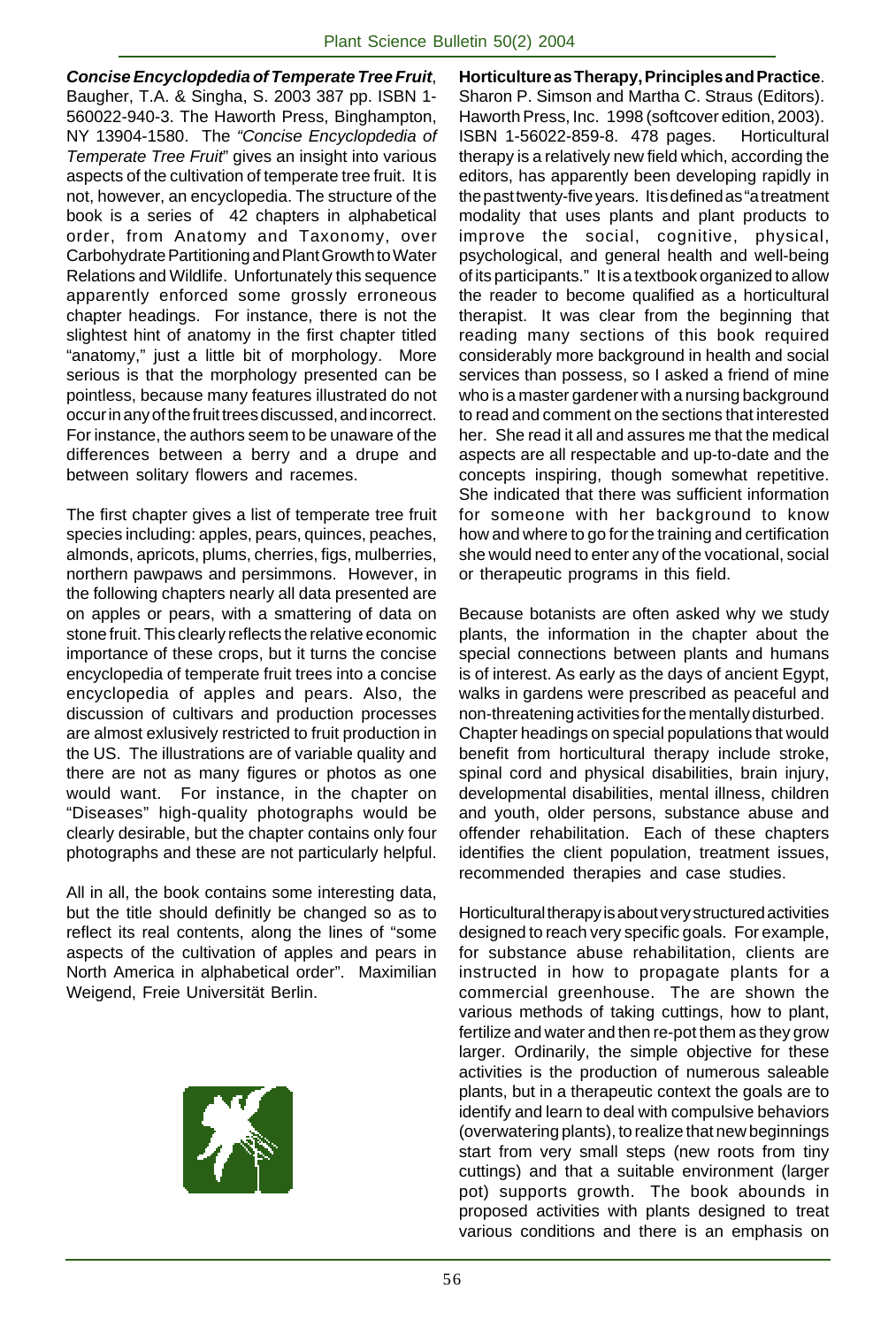research and professional evaluation of treatment outcomes as well.

One chapter dealt with botanical gardens and the multiple potential roles they play in the horticultural therapy field including everything from making plant material available and running programs on-site to having qualified staff who conduct off-site therapy training programs. Case studies from three botanical gardens and profiles of four professionals illustrated how horticultural therapy is actually done.

The edition I have reviewed is the "softcover edition published 2003". The hardcover edition was published in 1998, and in checking the bibliographies of each of the independently written chapters, I found very few references that were dated beyond 1995. In a field developing as rapidly as this one, there must be many more current references and more innovative programs than those that are as venerable and well established as the Chicago Botanic Garden, for example. Although commendably comprehensive in its coverage, methodologies must be advancing rapidly as well and staying current with new treatment protocols would seem to warrant the effort needed to produce an updated edition.

There is much here that would interest someone in social services or in horticulture. However, other than serving as the basis for an independent project for a particularly interested student, the book really offers very little of real botanical interest. However, I did find it interesting to know that such a field exists. Joanne Sharpe, Coastal Maine Botanical Gardens, Boothbay ME 04537 (with input from Jan Bailey-Bruch, Master Gardener, Norway ME 04268).

**Hypericum: the genus Hypericum.** Ernst, Edzard (Ed.) 2003. ISBN 0-415 366954-1 (Cloth US\$120.00) 241 pp. Taylor & Francis, 29 West 35<sup>th</sup> Street, New York, NY 10001. St John's wort (Hypericum perforatum L.) is one of the best-selling herbal medicines worldwide, often prescribed as a natural antidepressant. In the US alone, the annual sales exceed US\$200 million. It is therefore understandable that research into all aspects of St John's wort continues to be intense. This source provides a summary of our current knowledge: it covers botany, cultivation, manufacturing, standardization, quality control, biochemistry, pharmacology and clinical application.

According to Editor Ernst, a physician, many questions remain unanswered: Which are the pharmacologically active compounds? What is the best method for standardisation of Hypericum products? Is St John's wort effective for severe depression or for any other condition for which trial data are scarce? What are its mechanisms of action? What are the long-term effects and risks? Should St John's wort products be marketed as dietary supplements or as drugs? How does it compare with synthetic drugs for the same indication? He suggests that "the data imply that investments into research can be well worth it [ . . .] and this volume is a significant landmark on the way this research has taken us."

Hypericum botany as presented by Norman Robson, "is a genus of about 450 species of trees, shrubs and herbs that occur in all temperate parts of the world. Most species can be recognized by opposite simple entire exstipulate leaves containing translucent and often black or red glandular secretions, [ . . .] free petals, fascicles of stamens and seeds lacking endosperm." Artist's diagrams illustrate fine details in the stem lines, variation in marginal contour and glandularity of sepals, venation and glandularity of petals, floral whorls and placentation in ovaries, and patterns of capsule vesicles. He derives the name as "given by the ancient Greeks to a plant that they hung above their religious figures to ward off evil spirits." "The earliest use of the name that has been traced so far is in the  $2^{nd}$  c. BC by Nikander (Alexipharmaca V, line 603): 'And take a double 12-grain dose of myrrh, or a fresh draught of horminium, or pounded mountain hypericum or branches of hyssop.' Dioscorides, Galen and Pliny mentioned the name.

Hypericum has been associated with pharmacy and folklore for many centuries. The power to ward off evil spirits was especially important at times when such spirits were believed to be most abundant, e.g. on Halloween and Misdummer's Eve (23 June) when Hypericum was picked to decorate religious images. The pagan feast celebrated on Misdummer's Day was eventually Christianized and dedicated to St John the Baptist, whose birthday was the  $24<sup>th</sup>$  of June, and the plant used on that day became St John's wort.

St John's wort has been used for its medical properties throughout the ages. It is currently recommended in plant therapy for its antiviral and antidepressive properties. Antidepressants represent a huge market, thus providing the impetus for expanding Hypericum perforatum cultivation. An unidentified fungal disease has infected H. perforatum fields since 1995. Most of the 20 hectares of St John's wort planted in Switzerland are grown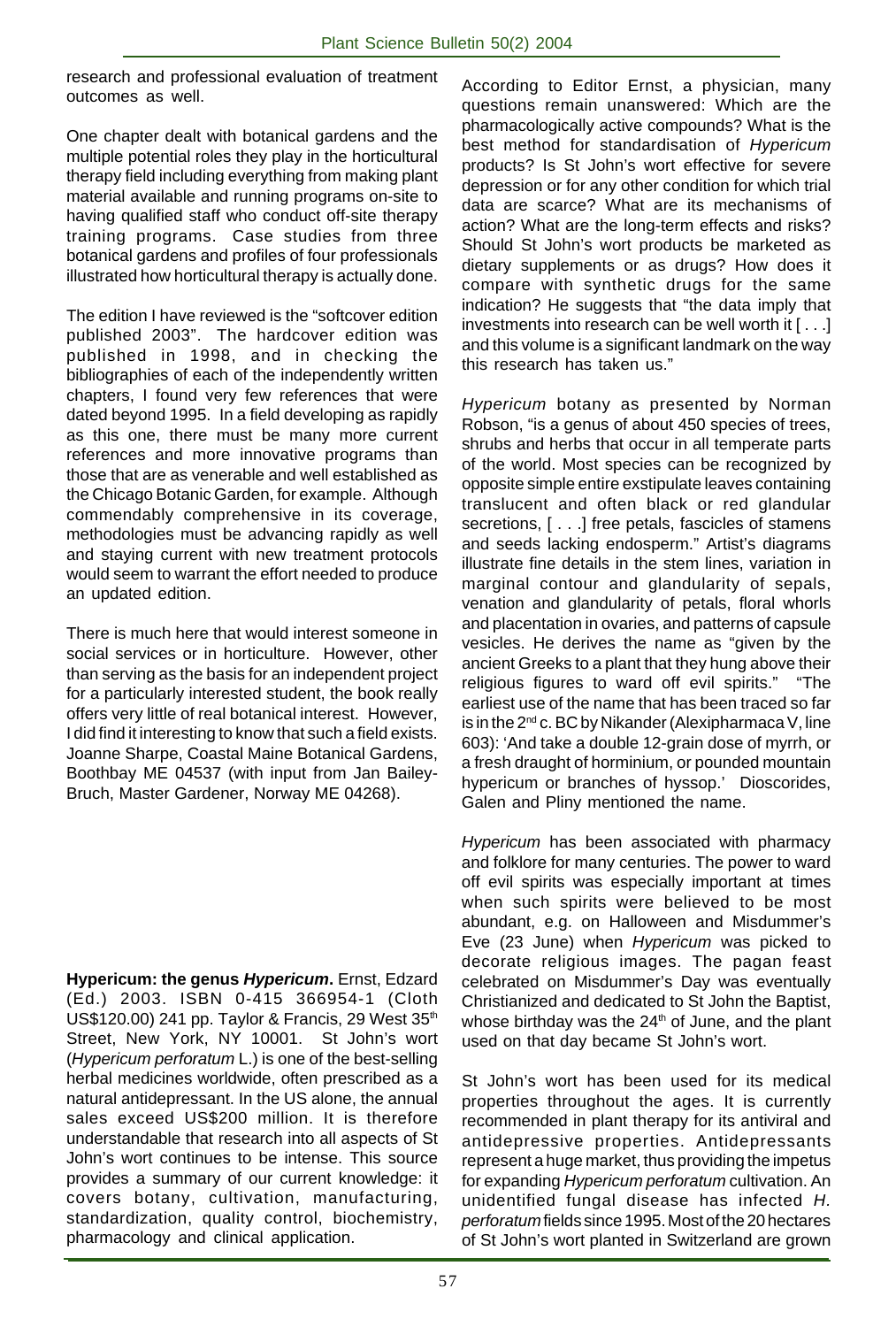organically. The normal harvest has been thwarted by disease. The dieback can destroy this perennial crop in the first year of cultivation. Since organic farming does not allow the use of fungicides, cultures were irretrievably lost. Gaudin et al present data identifying Colletotrichum gloeosporioides as the cause of St John's wort dieback in Switzerland and breeding for a tolerant variety. Kegler reports on a virus causing vein yellowing and necrotic leaf spots of St John's wort.

It is essential that a book about a medicinal plant that treats depression should devote significant place to various aspects of its chemistry and pharmacology. Many authors contributed their findings to this account. Gaedcke addresses the important issues of manufacturing, standardisation and characterisation, and Cellárová discusses culture and biotechnology. Hölzl and Peterson introduce the chemical constituents of Hypericum spp.: hypericin, hyperforin, xanthones, tannins and proanthocyanidins, phenolic acids, anthraquinone derivatives, terpenes and *n*-alkanes/*n*-alkanols. Michelitsch et al review the analysis of hypericins and hyperforin in herbal medicinal products. Despite intensive research efforts, it has not yet been possible to identify all the active components of St John's wort extract, a statement that could also have been written two decades ago. Seidler-Lozykowska reports on secondary metabolites content of Hypericum sp. in different stages and plant parts. Meier reviews manufacturing and quality control aspects of herbal medicinal products of St John's wort. This chapter is well illustrated with color photographs of the blooms as well as chromatograms of pharmaceutically relevant constituents.

Dias addresses the potential of in vitro cultures of Hypericum perforatum and H. androsaemum to produce interesting pharmaceutical compounds. Ernst and Izzo examine the clinical pharmacology of Hypericum perforatum, with case reports of possible interactions between St John's wort and prescribed drugs. Court communicates the work of Kyung-Tae Lee's group in Seoul about hypericin as potential anti-tumour agent. Kumar, Singh and Bhattacharya present neuropsychopharmacological studies on Indian Hypericum perforatum.

Stevenson and Editor Ernst have the last word in their final chapter, Hypericum in the treatment of depression. Imprecise diagnostic criteria and short time frames were two criticisms leveled at reports of early trials. Methodological issues are reviewed and revised. Weighing up the existing evidence of the benefits and risks of Hypericum, they conclude that "when taken without concomitant medication, the herb is an effective and well-tolerated treatment for mild to moderate depression. It may be similarly effective as conventional antidepressants with the possible advantage of superior tolerability. However, Hypericum does not represent a risk-free therapy and its efficacy in the long term has not been established. Further evidence is required to define more precisely the potential role of Hypericum in the treatment of depression."

Hypericum is another recent title in the series: Medicinal and Aromatic Plants - Industrial Profiles, having the series editor's stated intent "to bring together information which is currently scattered through an ever increasing number of journals. Each volume gives an in-depth look at one plant genus, about which an area specialist has assembled information ranging from the production of the plant to market trends and quality control." This volume's chapters are well referenced and will do much to inform health care professionals, biochemists and botanists about the potential of this genus. An eight-page index assists readers to locate subjects of interest. - Dorothea Bedigian, Washington University and Missouri Botanical Garden, St. Louis.

**Maya Medicine: Traditional Healing in Yucatán**. Kunow, M. A., 2003. ISBN 0-8263-2864-4. Albuquerque: University of New Mexico Press. . Many ethnobotany books disappoint. Long on tabloid headlines to draw in readers, they are often short on careful data collection and analysis. Maya Medicine is a pleasant and useful departure from that mold. Readable, concise, and never overreaching the data at hand, this book has value for present and future students of Maya culture and botany.

The book focuses on present-day curing practices and practitioners in the Yucatán Peninsula of Mexico. It is based on the author's six visits to the Yucatán, where she worked in the town of Pisté near the Chichén Itzá Maya archeological site. The author interviewed local healers and recorded data concerning Maya concepts of illness, training in healing arts, and healing practices. She made voucher collections of all plants she found to be used, and the vouchers are deposited in the Tulane University Herbarium. The book also provides a careful comparison of current (1990's) uses with those documented in Roys's (1931) The Ethno-Botany of the Maya.

Roughly half of the book is devoted to narrative description of healing practices. Documenting the use and identification of plant materials occupies the remainder of the book and is provided in the form of tables, descriptions, and illustrations. A series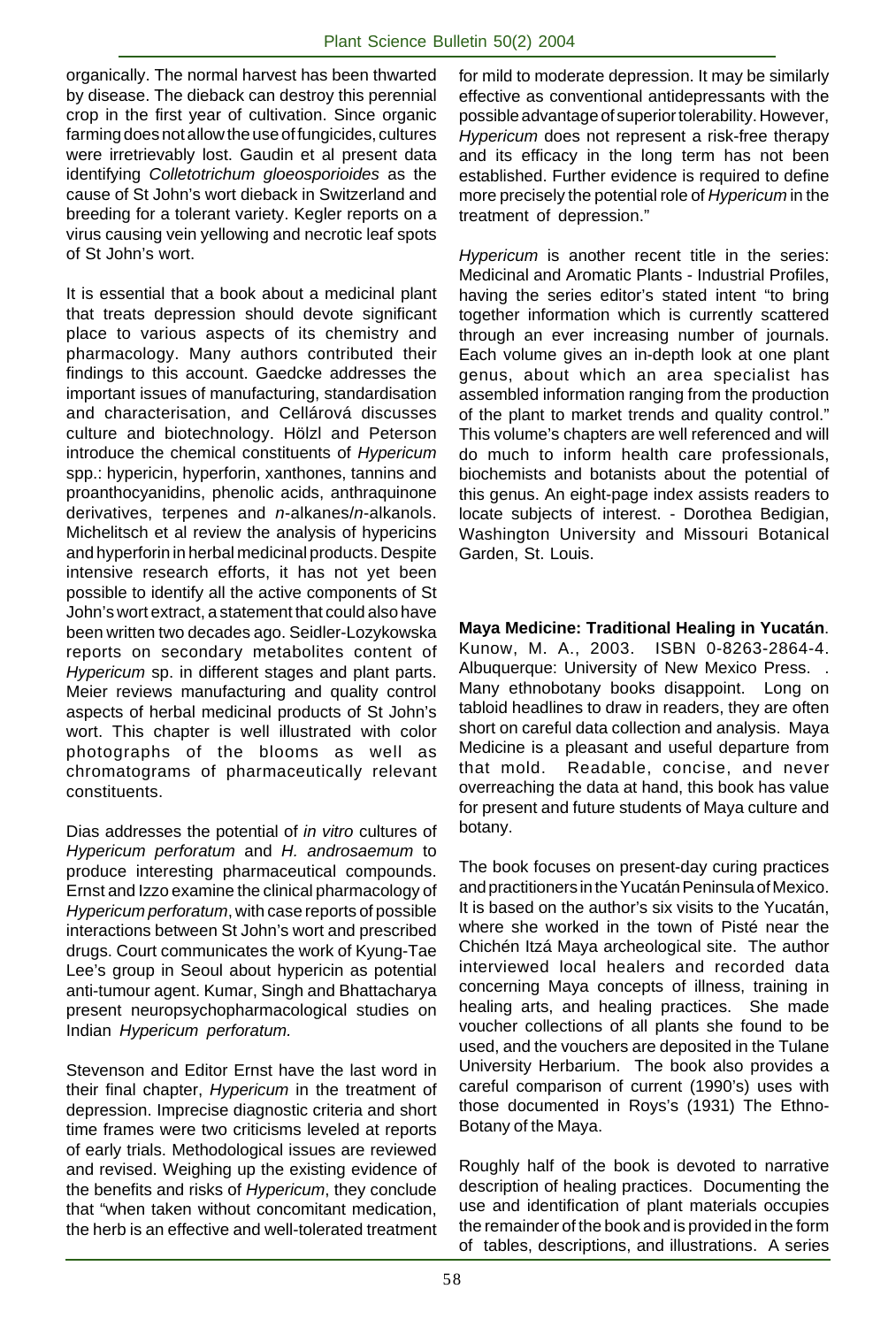of tables presents side-by-side comparisons of the author's results with those recorded by Roys, giving nice documentation of the historical continuity (or lack of it) for various plant uses and healing practices. The author's own illustrations of selected species are novel for an ethnobotanical work, and are an example to be encouraged. These allow the reader to check at least some identifications of interest without resorting to examination of the voucher specimens. The illustration of Acacia collinsii Safford, for example, does not show the curved thorns stated by Safford (1923) to be diagnostic of this species and thus perhaps this identification could be re-checked.

The plant catalog, found in Appendix A of the book, contains a wealth of information that informs the text. Entries are alphabetical by Latin species name, but Spanish and Maya names are also listed. Brief field notes concerning the plant are given, followed by a description of how a medicine is prepared and then administered. The latter is a valuable aspect of the book, because such "recipes" handed down by oral tradition are often changed or lost over time.

This work does not try to address the global or regional context for the uses of the plants in the catalog. For example, Cymbopogon citratus (Nees) Stapf, which would be known to many readers as lemon grass and for its use in Thai and Indian cooking, is given only its Spanish name (zacate limón) and stated to be "known as 'fever-grass' in the West Indies. In Brazil it is dried and used to scent clothing in closets or trunks." In other words, its origin and long history of use in tropical Asia are not mentioned. Documenting the extent to which healers are using indigenous versus non-indigenous plants would give the reader a host of additional information about local botany and cultural conditions.

The Index to Plants by Families is a handy summary and worthwhile feature, allowing a family-level comparison with medicinal uses of plants in other regions, for example temperate North America (cf. Moerman 1997). The only errors occur in the classification of Leguminosae into papilionoid and non-papilionoid groups. (Here's how the entry should be: Papilionoideae: Abrus, Apoplanesia, Dalea, Diphysa, Erythrina, Indigofera, Lonchocarpus, Phaseolus, Piscidia; nonpapilionoids: Acacia, Calliandra, Leucaena, Mimosa (Mimosoideae), and Bauhinia, Caesalpinia, Cassia (Caesalpinioideae)). Additional errors, in the spelling of Latin names and author names, are few and mostly minor; the only serious one, possibly done at the editorial level, was to make the spelling of Bourreria (Boraginaceae) the same as that of Borreria (Rubiaceae); in this day and age of search-andreplace, it's not surprising that this "correction" is consistently made throughout the book. None of the errors, however, diminishes the contributions of this otherwise fine work.- Nancy Murray and David Johnson, Department of Botany-Microbiology, Ohio Wesleyan University, Delaware, OH 43015

Literature cited:

Moerman, D. E. 1997. Poisoned apples and honeysuckles: the medicinal plants of Native America. In L. Romanucci-Ross, D. E. Moerman, & L. R. Tancredi, eds., The anthropology of medicine: from culture to method. Westport, CT: Bergin & Garvey.

Roys, R. 1931. The ethno-botany of the Maya. Middle American Research Institute, Publication 2. New Orleans: Tulane University.

Safford, W. E. 1923. Ant acacias and acacia ants of Mexico and Central America. Smithsonian Report for 1921: 381-394 (Publication 2692). Washington: U. S. Government Printing Office.

**Oregano: the genera Origanum and Lippia.** Kintzios, Spiridon E. (Ed.) 2002. ISBN 0-415-364- 943-6 (Cloth US\$115.00) 277 pp. Taylor & Francis, 29 West 35th Street, New York, NY 10001. From his passionate introductory chapter christened 'Profile of the multifaceted prince of the herbs,' Editor Kintzios leads readers through a captivating portrayal of oregano. Borrowing from Kintzios' words, this volume "offer[s] an updated and analytic review on the currently available technical knowledge and market information of the world's commercially most valued spice - oregano." Kintzios addresses "aspects of practical significance for the crop's industrialization - optimizing germplasm selection and utilization, novel cultivation methods and product processing, blending and uses in different countries, along with other market-related issues never included in previous reviews."

The book's core is its second and third chapters. 'Structural Features of Origanum sp.' by Bosabalides, presents a new synthesis about glands of various types. Glandular hairs are "more complicated from the anatomical, ultrastructural and functional point of view. They biosynthesize and secrete substances like essential oils, resins,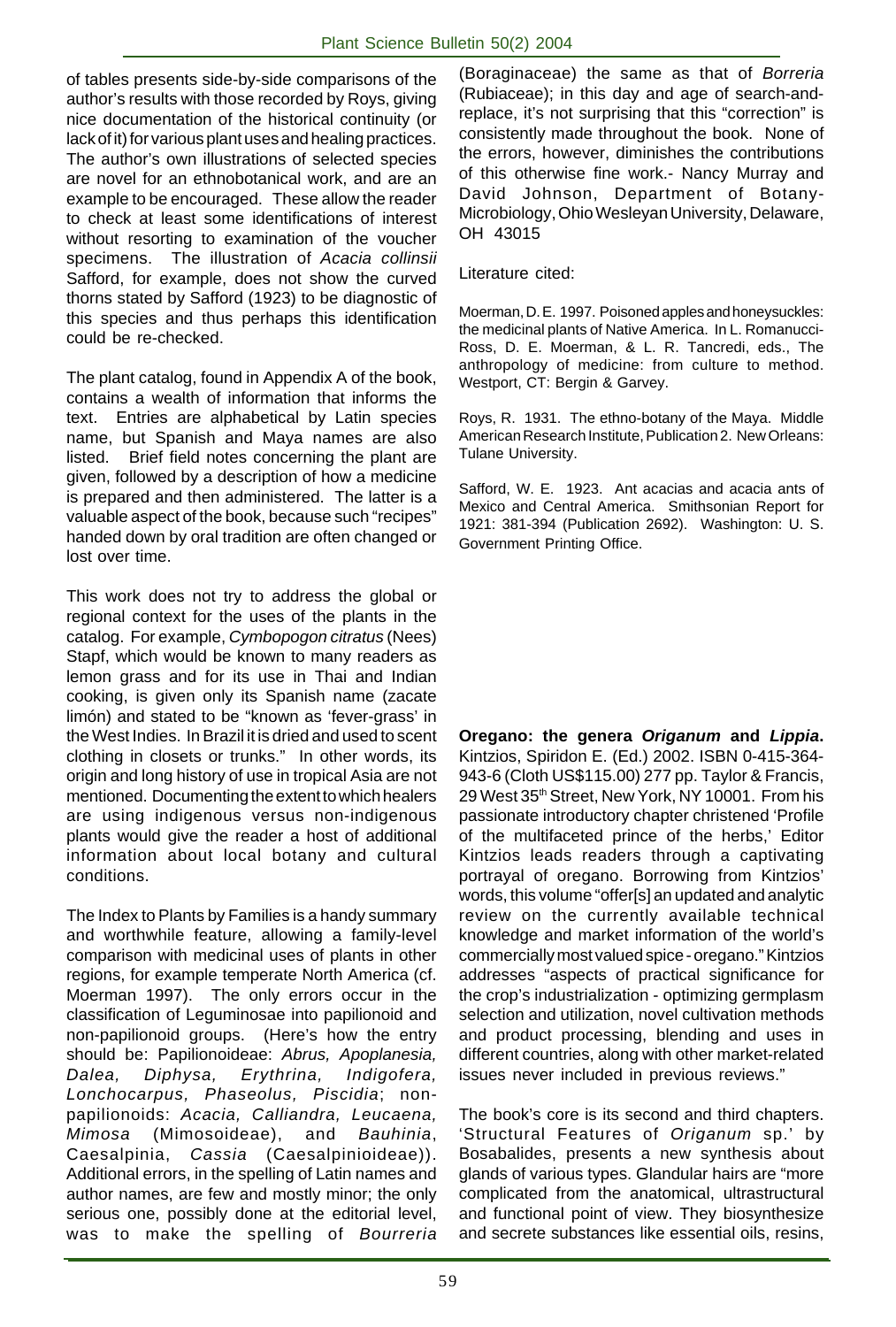gums, slimes, nectar," and their patterns of variation are used in taxonomy. The chapter is enriched with electron micrographs of the structures and diagrams of the morphogenisis of these glands. Chapter three, 'Taxonomy and Chemistry of Origanum' conveys the crop's basis for human use. Ietswaart revised the genus Origanum (1980), but at that time chemical data were too sparse to be useful in taxonomic classification. Skoula and Harborne present the chemical data that were amassed in the meantime. Distribution maps of each section of the genus and species present an excellent visual introduction to their spread. According to Ietswaart's taxonomic revision, there exist 49 Origanum taxa within 10 sections. Very complex in their taxonomy, Origanum biotypes vary with respect to the content of essential oil in the aerial parts of the plant or essential oil composition. There is exceptional natural chemical polymorphism within the genus Origanum with respect to essential oil.

A subsequent chapter by Baser describes in more detail the biological activities of Turkish Origanum species, and all too briefly, folk use of oregano including home distillations of kekik water, for which demand is growing. The 'Chemistry of the genus Lippia (Verbenaceae)' by Catalan and de Lampasona also places emphasis upon essential oils. "The most outstanding feature of the genus Lippia is the perplexing difference observed in the essential oil composition reported for the same species collected at different places. It is also worth noting that the oils obtained from the same plant stock remain chemically constant in successive crops. As the biosynthesis of mono- and sesquiterpenoids is enzymatically controlled, these facts indicate that the genus possesses a rich genetic diversity."

'Cultivation of oregano' by Makri indicates that it seems to be undemanding, due in part to the "repellent or inhibitory action of their aromatic oils. When grown on a commercial scale however, certain diseases and insect pests do cause damage under some conditions." "Literature searches have found at least 61 species of 17 genera belonging to six families mentioned under the name oregano. The family Lamiaceae is considered to be the most important group containing the genus Origanum that provides the source of well-known oregano spices - Turkish and Greek types." The selection of new cultivars in Hungary avoids the disadvantages of exploiting oregano directly from the wild. There, oregano is cultivated on light, dry and well-drained soils, which are somewhat alkaline. Propagation can be done vegetatively by separation of roots, or by seed.

The cultivation of marjoram (Origanum majorana L.) has a long historical tradition in the eastern parts of Germany, and has been cultivated in the area around Aschersleben for over 100 years. Marjoram is cultivated mainly after potatoes or legumes, and it comes in the crop rotation before wheat or barley. Oregano has been used in the Anatolian region of Turkey since ancient times, and there are 23 species reported to be indigenous to Turkey. Records date its use back to the  $7<sup>th</sup>$  c. BC. The crop is used as a spice and medicine. There has been a marked increase in area devoted to cultivation of oregano in the last few years, and Turkey is one of the leading exporters in the world. The US imports roughly 50% of Turkish export.

Due to its multipurpose use as kitchen herb in the food and flavor industry, the demand for oregano has grown tremendously within recent years. Most of the oregano from Origanum spp. is still gathered from the wild, exceeding 10,000 Tons crude material per year. Since oregano shows high biodiversity especially regarding phytochemical characters, questions arise as to which cultivar is grown for which purpose, based on specifications that also need to be defined.

Baricevic and Bartol examine the biological/ pharmacological activity of the Origanum genus, a daunting enterprise. They introduce their essay with the indication that the name 'hyssop' (the Greek form of the Hebrew word 'ezov'), called 'za'atar' in Arabic, was first mentioned in the Bible (Exodus 12:22 description of the Passover ritual) and has curative value in hypoglycaemic treatments. It also demonstrates antifungal and antimicrobial potential, analgesic, antiinflammatory and antispasmodic, insecticidal, nematocidal and molluscicidal activity.

The monograph closes with a short chapter about the 'Biotechnology of Oregano' by Editor Kintzios that reviews explant sources, explant disinfection, culture media and conditions, morphogenesis in vitro, organogenesis and micropropagation, and somatic embryogenesis. It concludes with the opinion that the use of tissue culture for the production of essential oil components is not yet feasible from a commercial point of view.

Bartol and Baricevic used all the data they retrieved during their literature searches about oregano's biological/pharmacological activity that were presented in an earlier chapter, and employed those records to great advantage, making another new and major contribution, several giant steps beyond their exhaustive report of biological activity. For the book's final chapter they offer an undertaking that provides a valuable service, 'Bibliometric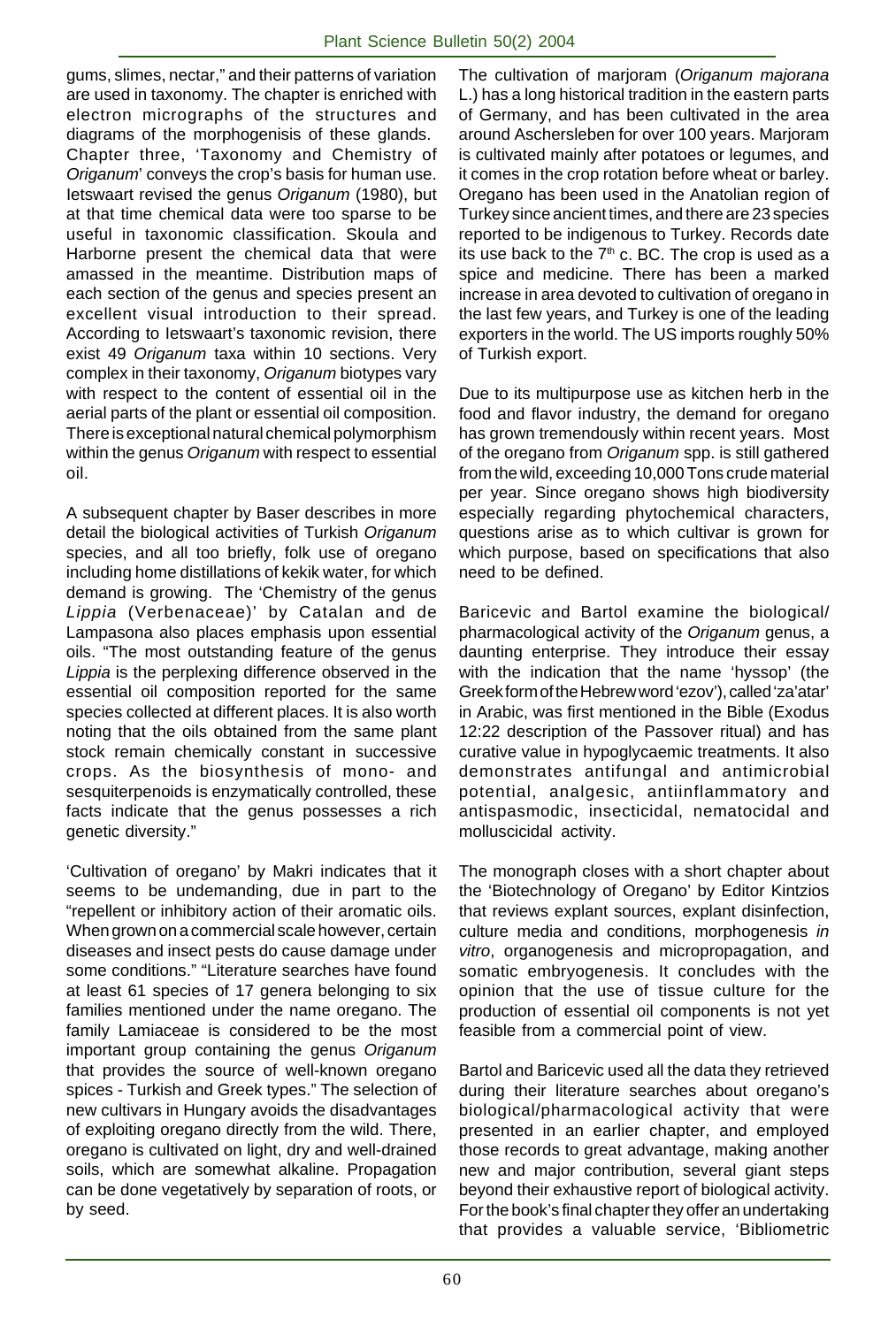analysis of agricultural and biomedical bibliographic databases with regard to medicinal plants in the genera Origanum and Lippia in the period 1981- 1998.' Scrutinizing the sources of their information, they point out a phenomenon that with proliferation of databases, and the expense involved, many users, especially those involved with interdisciplinary sciences already experience "retrieval anxiety or frustration."

The authors assessed all of the databases they consulted to examine scatter, and ranked the information retrieved from available resources. They compared AGRICOLA, AGRIS, CAB Abstracts, Food Science and Technology Abstracts, EMBASE, BIOBASE, and MEDLINE. Then they filtered multiple occurrences of references. The results of their analysis show that CAB abstracts, followed by AGRIS serve as the databases with the highest number of records on both genera. Among agricultural databases CAB accounted for some 39% of single and 24% of all occurrences, implying that if CAB were not consulted, just three quarters of pertinent references would be retrieved. They also ranked the journals that contained these articles, so readers can view which journals contain the most applicable data.

The authors' discussion points out a significant reality, "Monographs on specific life sciences related topics frequently forego certain aspects of methodology. [ . . .] It is usually not customary for scientists to explain how bibliographic data were obtained. It is thus not possible to assess if most relevant sources were consulted at all."

This point matters a great deal, particularly in instances where one author is biased against another scientist whom he may view as a rival. He may refuse to cite published work that he is aware of, but does not want to credit, in order to achieve personal gain, and an unearned favorable reputation. It is equally problematic in cases where an author invited to prepare a review article for a revised 2nd edition is apathetic and does not search out related new publications, but merely relies on his own previously published account and old files. Certainly most readers are unlikely to be aware of the fine distinctions, but would simply put confidence in a 'new' review, believing that having consulted such an 'authoritative' source, they can be safe assuming that further published work about the subject does not exist.

Oregano is one recent title in the series: Medicinal and Aromatic Plants - Industrial Profiles, having the series editor's stated intent "to bring together information which is currently scattered through an ever increasing number of journals. Each volume gives an in-depth look at one plant genus, about which an area specialist has assembled information ranging from the production of the plant to market trends and quality control." This book scores high, with in-depth, scholarly writing, is well referenced, contains supportive illustrations and maps, a thorough 9-page index, and could be helpful to growers, food scientists, chemists and health care professionals. It is an exemplary edited work that is very successful because all authors were committed to making comprehensive contributions. Aside from occasional typographical slips, and this reviewer's personal wish for more information about the ethnobotany of the taxa, Oregano is a commendable monograph about an important herb and remedy. - Dorothea Bedigian, Washington University and Missouri Botanical Garden, St. Louis.



**Vetiveria. The genus Vetiveria**. Maffei, Massimo (Ed.). 2002. Taylor & Francis, London and New York, pp. 191. The presentation of the book is of excellent quality, having hard cover, good print and paper, and numerous illustrations and photographs. As well it provides complete information about Vetiveria, a grass genus with great economic significance in the obtaining of essential oils. It is composed of nine chapters to which twelve authors have contributed. Each chapter is signed by the authors and it includes the corresponding bibliography. Chapter 1, Introduction to the genus Vetiveria, details its systematic position, the morphological and reproductive characteristics, as well as the species and varieties of this genus. A treatment of V. zizanioides is included, with its countless common names, giving details about its habitat, cultivation conditions, distribution, diseases, essential oils production and other uses. Chapter 2 Anatomy, Biochemistry and Physiology, presents a detailed analysis of the leaf anatomy and ultrastructure and the anatomy of the root. It is profusely illustrated with excellent pictures. A complete consideration of the biochemical determination of the photosynthetic mechanisms is provided. Chapter 3 Collection, Harvesting, Processing, Alternative Uses and Production of Essential Oil provides a detailed review of their cultivation, and production of essential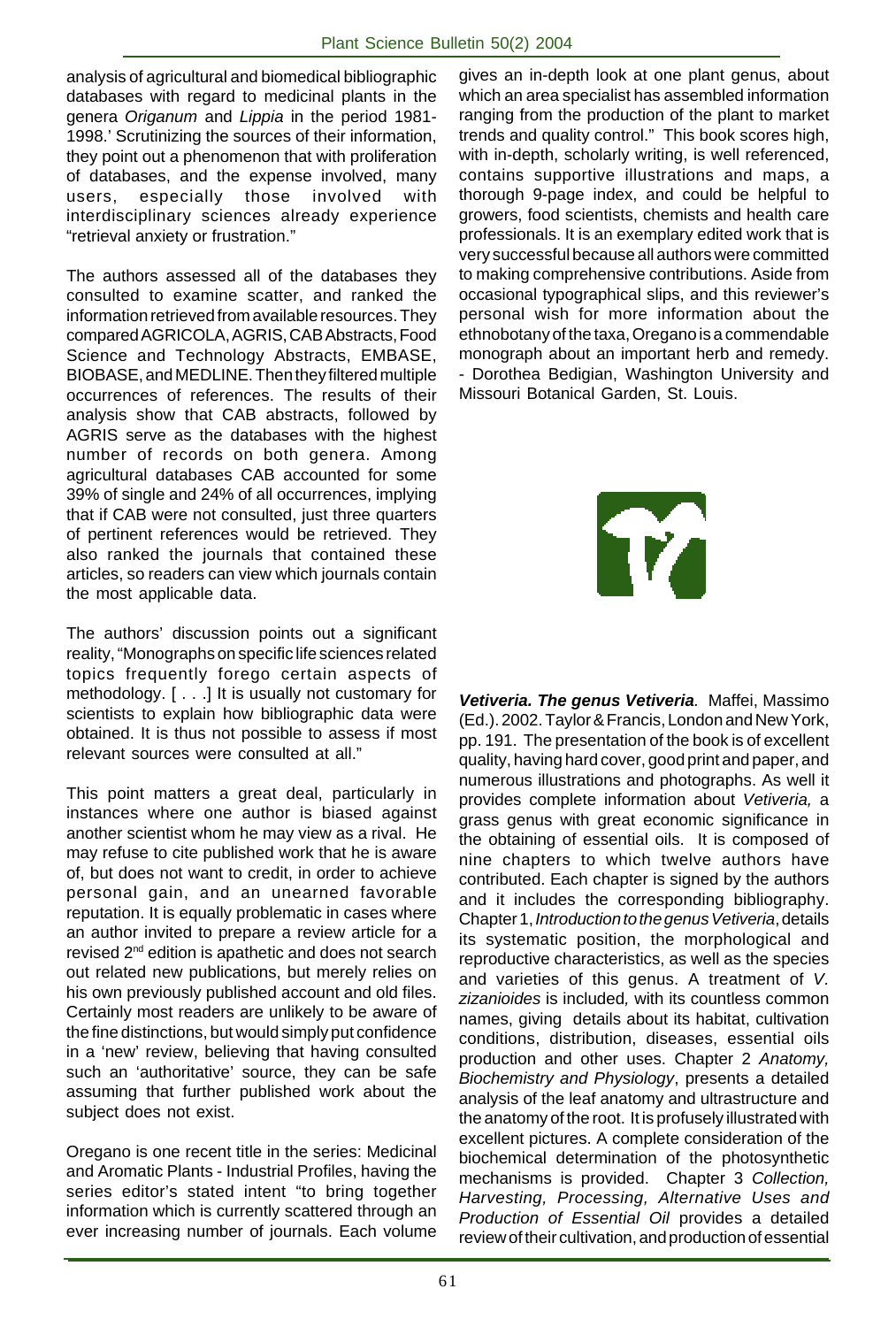oil; other uses are illustrated, such as forage and the manufacture of products from their leaves and aromatic roots. Oil extraction and distillation techniques from the roots are also included. In Chapter 4 Chemical Constituents and Essential Oil Biogenesis in Vetiveria zizanioides, the chemical composition of the vetiver oils belonging to four sesquiterpenes groups and a chronological analysis of previous studies is detailed. Chapter 5 Ethnopharmacology and Pharmacological Properties of Vetiveria zizanioides, includes data about the pharmacologic and pharmacokinetic properties. The following chapters: 6 Vetiver Grass Technology, 7 Biotechnology, 8 Economic Importance, Market Trends Industrial and Needs, and Environmental Importance, cover all the aspects related with the cultivation, uses and productivity. Finally in chapter 9, Beyond the Vetiver Hedge, the author summarizes the qualities of Vetiveria zizanioides from the point of view of their sustainability. The text is complemented with a very complete index that includes all the terms referred to in the different chapters. This study of the genus constitutes volume 20 of the series "Medicinal and Aromatic Plants - Industrial Profiles", Edited by Dr. Roland Hardman. Zulma E. Rugolo de Agrasar, Instituto de Botanica Darwinion, Argentina.



**Garden of Invention: The Stories of Garden Inventors & their Innovations**. George Drower. The Lyons Press, Guilford, Connecticut, 2003. 292 pages. The history of gardening is rich and full of surprises. In Garden of Invention, George Drower escorts us through some of gardening history's lesser-known stories, touching on topics ranging from tools of the trade to philosophical movements. First published in the U.K. by Sutton Publishing as Gardeners, Gurus, & Grubs, it was revised and released last year in the U.S.

Drower's book, which is nicely illustrated with historical drawings, woodcuts, maps, and photos, begins with an account of that garden standard, the wheelbarrow, which he traces to 2<sup>nd</sup>-century B.C. China. The author describes all manner of wheeled carts, but also wondrous Chinese "sail barrows," an 18<sup>th</sup>-century drawing of which shows a junkrigged barrow ready for action. The vocabulary of gardening is technical and arcane, but words like

"sheets" and "halyards" aren't often heard drifting across our row crops.

Closer to home is the story of the Concord grape, carefully selected and bred for by Concord, Massachusetts, resident Ephraim Wales Bull. Bull finally marketed his grapes after winning first prize in 1853 from the Massachusetts Horticultural Society. Even so, it is not Bull's grape juice and jam that we buy today, but Welch's, for it was Thomas Welch who went on to successfully market unfermented grape juice, and later other products. How Bull felt about this is perhaps best expressed in his epitaph: "He sowed—and others reaped."

Although Garden of Invention emphasizes England's role in gardening history, readers do get samples of New World contributions. This they see, for example, through a brief (unnecessary?) account of the oft-repeated story of the tomato; in an interesting account of the history of New York City's and Frederick Law Olmsted's—Central Park; and in profiles of several influential American botanists and gardeners. Even so, there are some curious omissions. Why include Robert B. Thomas, founder of what is now The Old Farmer's Almanac, but not J. I. Rodale? Why Robert Prince, but not Thomas Jefferson?

Despite some curious selections, as well as some unevenness in the writing and depth of coverage, the material is almost always interesting. Who knew that the future royal gardener, John Tradescant, not only had no sense of smell, but also introduced the abacus to England from Russia? Or that W. Atlee Burpee started out selling chickens and livestock, with seeds offered so customers could grow their own feed? Trivia perhaps, but also fodder for thought while thinning seedlings and pulling weeds.

The true impact of a book may best be measured in how it changes the reader. Though I am not laying plans to sail-rig my wheelbarrow, my reading did make me yearn to run out to my gardens in hopes of inventing or fabricating something useful, this from someone who is fortunate to occasionally hit a nail with a hammer, and I've already started greenhouse cucumbers in order to give George Stephenson's straight, glass cucumber tubes a try. I've even started reading Sir Arthur Holt's 1916 translation of Theophrastus's An Enquiry into Plants, discussed in Drower's book. For though as I write this I am surrounded by spring seed catalogs, there is still prime reading time left before the soil warms … and you might consider using some of that time for reading Garden of Invention. - Steven B. Carroll, Division of Science,Truman State University, Kirksville, MO 63501.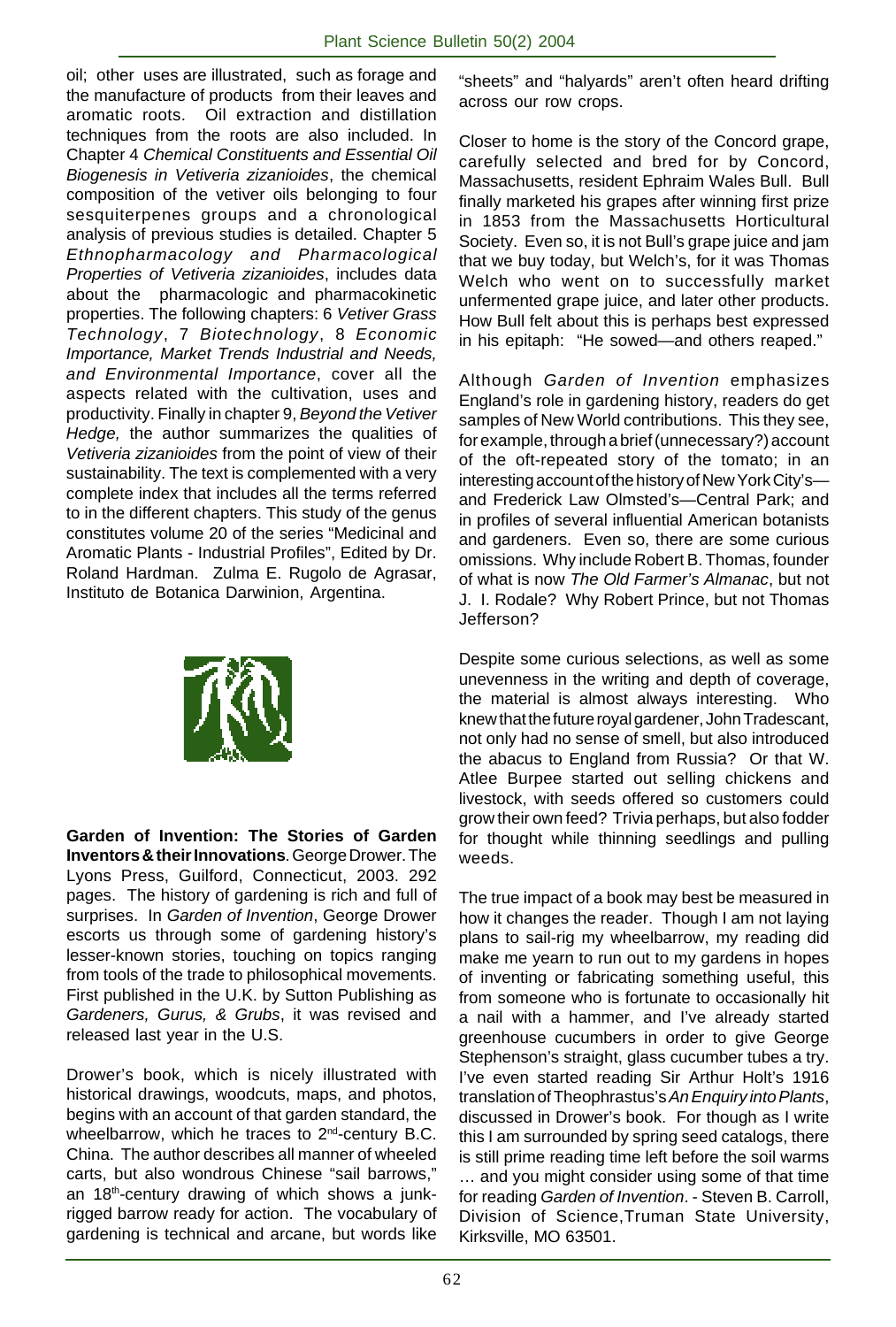**Fire Blight: The Foundation of Phytobacteriology**. Griffith, Clay S., Turner B. Sutton, and Paul D. Peterson (eds). 2003. ISBN 0-89054-309-7. (Paper US\$55.00) 144 pp. The American Phytopathological Society Press, 3340 Pilot Knob Road, St. Paul, MN 55121-2097. We all know the story of Pasteur and Koch and how they discovered the bacterial origin of many human diseases, but how many of us know that at about the same time, American botanists were discovering that fire blight of pome fruits and rosaceous ornamentals was also caused by a bacterium? This brief history describes the origin of phytobacteriology and three key players whose investigations of fire blight helped to establish a new field of plant science.

Fire blight, caused by the bacterium Erwinia amylovora, is indigenous to North America and coevolved with such rosaceous species as hawthorne, mountain ash and wild Malus species. With the introduction of susceptible European apple and pear cultivars during the colonial period the situation changed dramatically. Whole orchards appeared to be "blasted by lightning," seemingly overnight. By the mid-1800's the blight had spread as far as Indiana and Ohio and there were numerous theories to explain the disease. The stage was set for Thomas Burrill, a young botanist at the Illinois Industrial University (University of Illinois) to identify "oscillating corpuscles" in the "mucilaginous fluid" in the bark of infected trees. In the first paper reproduced in this volume Burrill identified these corpuscles as bacteria and suggested that the same bacteria were the causal agents of blight in both apples and pears. The second paper reproduced includes the series of inoculation experiments performed by Burrill in 1880 on some 69 pear, apple, and quince trees in the university orchards.

Joseph Arthur, trained at Iowa State University, became the first botanist on the staff of the Cornell University Agricultural Experiment Station at Geneva, New York. For obvious reasons he became interested in fire blight and in 1884 repeated Burrill's experiments on some of the New York varieties. In the first paper reproduced in this volume he elaborated on Burrill's procedures by using pure cultures of the bacteria and by demonstrating that cell-free filtrated could not transmit the disease. In the second paper he reviewed contemporary understanding of the disease and went on to demonstrate movement of the bacteria in the sap and suggested that transmission was through cracks and injury during branch and flower bud break and possibly via insects. He also elucidated the mechanism explaining the long-observed phenomenon that over-pruning made trees more susceptible to the blight.

The third member of the triumverate, Merton Waite, was a student of Burill's at Illinois and took a position as the first Plant Pathologist at the USDA station in Beltsville, MD. Four short papers are reproduced. His main contribution to the biology of the disease was to demonstrate that bees were the primary vector of the disease and that floral nectarines were an important point of entry for the bacteria. From a practical viewpoint his recommendations for cultural cleanliness, including timely removal of all diseased parts from affected trees, disinfecting pruning shears between cuts, and quarantining stock from diseased orchards, became the main cultural recommendations to contain the spread of the disease in orchards.

The editors of this short work provide concise and readable reviews of the significant contributions of these three pioneers of plant pathology in addition to selecting and reproducing salient articles and reports to illustrate the seminal works. Once again we have an example of plant scientists at the cutting edge of exciting discoveries in biology – only to be overshadowed in history by non-botanical contemporaries. This book should be required reading for all teaching botanists. – Marshall D. Sundberg, Department of Biological Sciences, Emporia State University.

Ever notice that Verbena hastata rarely possesses the hastate leaves for which it is so named?

Adaptively, these leaves have no obvious selective value.

The evolutionary moral of the story?

**"He who hastates is lost."**

- Don Les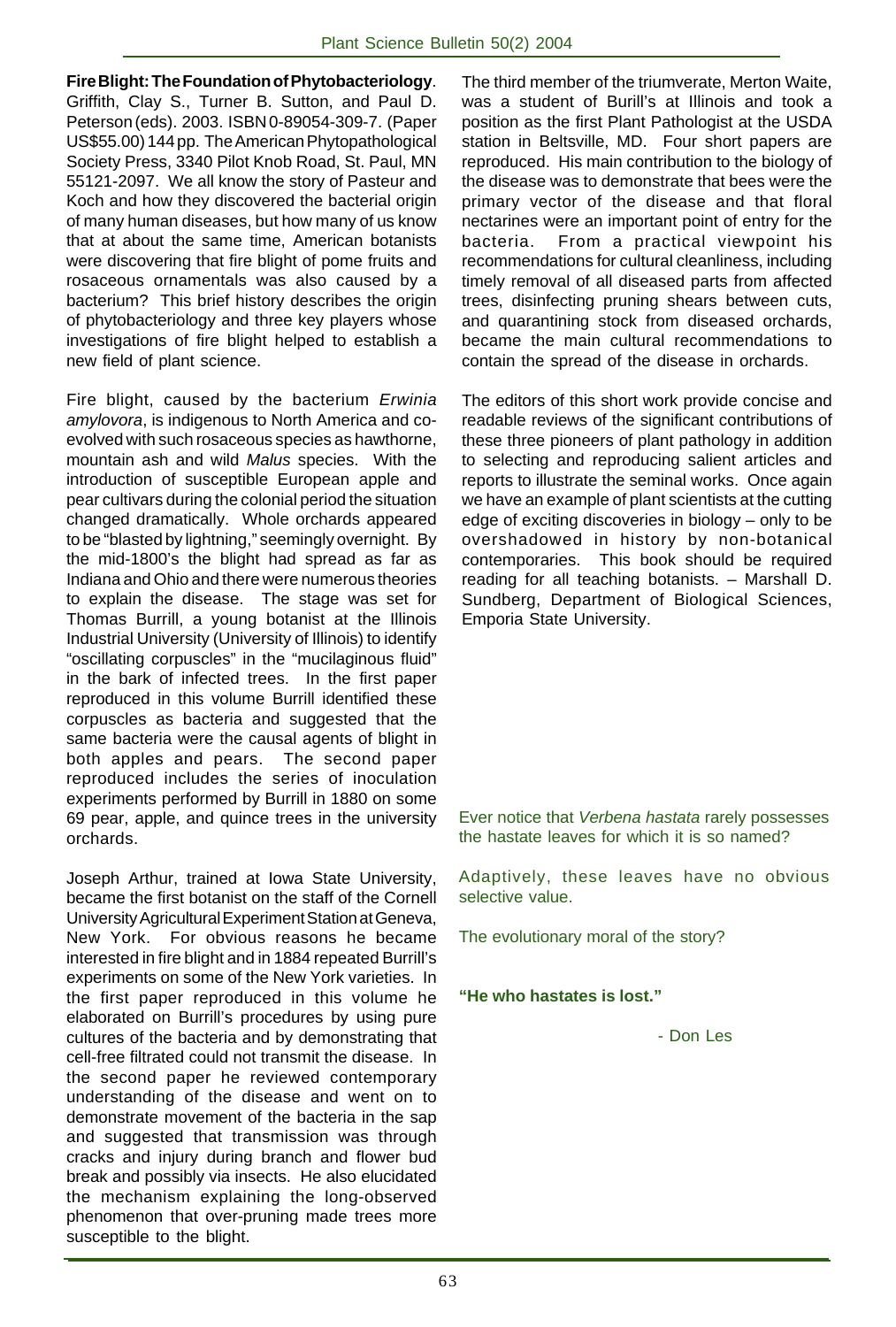**Edible and Poisonous Mushrooms of the World**. I. R. Hall, S. L. Stephenson, P. R. Buchanan, W. Yun and A. L. J. Cole. 2003. ISBN 0-88192-586-1(cloth US\$39.95) 371pp Timber Press, Portland, Oregon. The authors claim "…mushrooms are among the most fascinating and beautiful inhabitants of the natural world". Now, I admit that I'm a botanist because of my deep appreciation for the plant kingdom. But after reading this book and admiring the stunning photographs, I can see the authors' viewpoint.

Given my teaching background, I always ask one question first: Would it make a good text book for an upper level course? No, unless the course is centered on mushroom cultivation. The introduction contains some very basic information about mycology aimed at a general audience. The authors briefly mention general mushroom characteristics, and their role in food and medicine. The book does not cover the nutritional value of mushrooms (e.g. protein and mineral content) that would juxtapose nicely against the coverage of both the poisonous and cultivation aspects of the book. The Introduction instead focuses the reader's attention on topics to be covered in the book - - collecting wild mushrooms and the mushroom market.

The book is divided into three main sections - - Cultivating Mushrooms, Collecting Wild Mushrooms and a List of Wild Mushrooms. The Cultivating Mushrooms section focuses on methods used to grow saprobe mushrooms (about 95% of all cultivated mushrooms) and mycorrhizal mushrooms. I was amazed to learn that as recently as 1998, the Chinese grew more than half the mushrooms consumed by the world, which generated more than \$1 billion in export revenue. The authors cover the various techniques involved in cultivating button mushrooms, shiitakes, oyster mushrooms, straw mushrooms, enokitakes, and several other mushrooms. The section on cultivating mycorrhizal mushrooms was most illuminating - retirement to a truffière sounds lucrative, as long as the soil, climate, tree species and rainfall are all suitable.

The section on Collecting Wild Mushrooms includes everything from when and where to look, to how to get a spore print, and it includes a user-friendly, beginner-level key. The authors do point interested parties towards more pictorial keys, or keys that are aimed at an audience well-versed in mycological terminology. The remainder of the chapter is devoted to nine general syndromes associated with mushroom poisoning and a brief description of the symptoms involved with each. Again, there are no high-powered biochemical mechanisms involved in poisoning, just a description of the symptoms.

The List of Wild Mushrooms section contains well over 100 common mushroom species arranged in the order of the key. Along with describing the species, descriptions generally include where the mushroom can be found (e.g. North America, Europe), what other mushrooms it might be confused with, and its edibility status. The photographs are absolutely beautiful, and will likely inspire me to brave fall game hunting seasons (decked out in fluorescent colors, of course) to do some mushroom hunting. The pictures are large, colorful, and it seems there is at least one on every page. The book also contains several smaller sections. The majority of these focus on Chinese names of mushrooms, some addresses (mainly mycological societies), web sites and a glossary of terms.

In closing, I want to reiterate that this is a book aimed at a general audience. Serious mycologists won't find anything new here, but it is a nice incorporation of information for those interested in mushroom cultivation, wild harvesting, or just appreciating the denizens of the fungal kingdom. Michelle A. Briggs, Department of Biology, Lycoming College, Williamsport, PA 17701

## **BSA Contact Information**

All inquiries for the BSA Business Office should be directed to:

 Executive Director: William Dahl and / or Administrative Coordinator: Wanda Lovan

 BSA Business Office Botanical Society of America, Inc. 4474 Castleman Avenue P.O. Box 299 St. Louis, MO 63166-0299

 Voice: 314-577-9566 FAX: 314-577-9515 E-mail: bsa-manager@botany.org Office hours are 7:30 am to 4:30 pm Central Time http://www.botany.org/

President: Linda E. Graham <lkgraham@facstaff.wisc.edu>

All inquiries about the Botany 2004 meeting (and any other future meeting) should be directed to:

 Mrs. Johanne Stogran, Meetings Manager. Email: johanne@botany.org or meetings@botany.org Voice: 614-292-3519 Fax: 614-247-6444 http://www.botanyconference.org/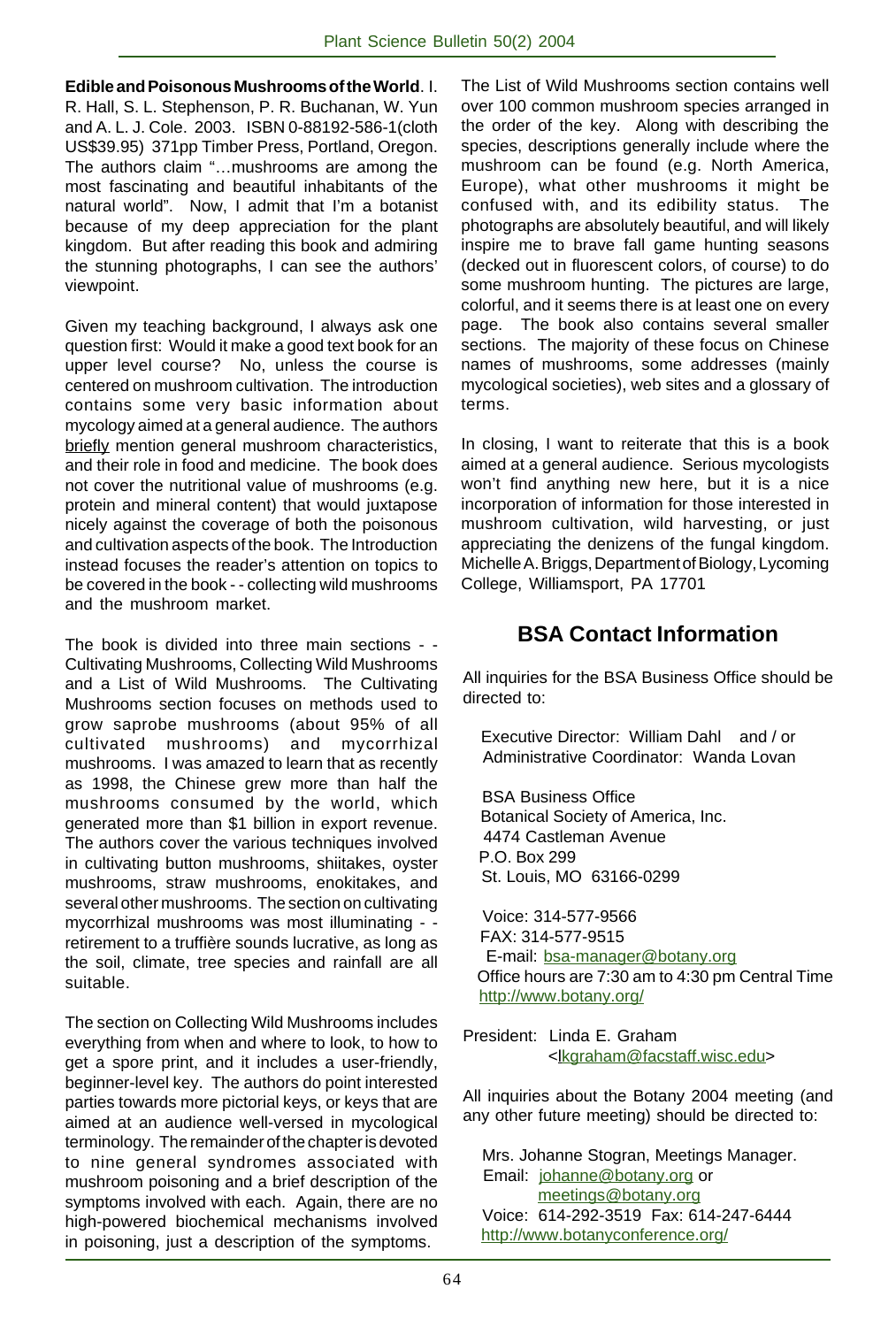**A checklist of the trees, shrubs, herbs, and climbers of Myanmar**. Kress, W. J., R. A. DeFilipps, E. Farr, & D. Y. Y. Kyi. 2003. Contributions from the United State National Herbarium 45: 1-590. The latest version of A checklist of the trees, shrubs, herbs, and climbers of Myanmar builds upon a foundation of four previous checklists of similar name to provide a working list of the seed plant diversity of the country formerly known as Burma. After a short introduction and description of the geology, climate, and vegetation of the country (compiled by Shirley L. Maina), the checklist commences with the cultivated Araucaria bidwellii and proceeds alphabetically family by family through the Gymnosperms, then the Monocotyledons, and finally the Dicotyledons. Nearly 400 pages and 11,800 species later we arrive at Tribulus terrestris in the Zygophyllaceae, followed by a short (20 entries) bibliography, alphabetical list of English and Myanmar common names, list of names of uncertain status, list of new taxa published in the volume, an index to families, and an index to all scientific names. The latter will be useful to those looking for Liliaceae sensu lato, whose species are distributed here across Agavaceae, Alliaceae, Aloaceae, Anthericaceae, etc. Within families, taxa are arranged alphabetically, with inclusion of author names, habit, distribution (by state), and common names. Specialists (listed in the Introduction) have reviewed many families to assure that the names and distribution information are as accurate as possible. A selection of color photographs illustrates major ecosystem types, as well as 20 individual plant species significant in the Myanmar flora.

The work addresses a critical gap in our modern knowledge of the floras of Asia. For Asian plant systematics, Myanmar is historically significant, as many species were originally described from the area by Alphonse De Candolle, Griffith, Hooker and Thomson, Kurz, and others from plants collected in localities identified only as "Pegu," "Tavoy," and "Tenasserim." In many cases these descriptions turn out to bear the oldest names for widespread and important taxa. But Myanmar is significant ecologically and biogeographically as well: it encompasses snow-capped mountains, desert plains, and lowland tropical rainforests, and thus distributions of entire floras begin (or end) within the country. Even a bare-bones list such as this one (there are no specimen or literature citations to document names or distributions) helps to define the geographic transition points. How far does the rich Rhododendron flora of the Himalaya extend into this country? What is the distribution of SE Asian lowland dipterocarp forests and the largely Malesian floristic element that accompanies them? Which genera characteristic of temperate floras are represented? Such questions may be answered by studying the checklist.

The book will be an important reference for plant biologists in a variety of disciplines. It provides a previously unavailable context for active flora projects in neighboring regions, such as the Flora of China and Flora of Thailand efforts. For ethnobotanists, the index of common names provides a nomenclature for beginning to understand cultural significance of particular plant species. A map of parks and wlldlife sanctuaries within the country, coupled with the distribution data for individual species, gives a glimpse of possible conservation priorities for the future.

The book should be viewed as a tool to enable biologists to learn more about the biodiversity and ecology of this region of the world, rather than as a definitive reference. The authors freely acknowledge the limitations, and invite participation to improve the existing database, most of it now available electronically (http:/persoon.si.edu/myanmar) with searchable databases of family names, scientific species names, and common names. A helpful feature of the Website, not available in the book, is that species lists for individual states may be generated by clicking on either a map or a list of state names.

Given the aim and scope of the work, shortcomings are minor. Despite the attention of specialists, monographers will still need to examine species lists with a critical eye: I found that about 15 percent of the 111 species of Annonaceae, for example, are not listed by their currently accepted names. A map or list of historical localities relative to the modernday political geography would have aided those of us engaged in monographic studies, and could possibly be added to the Web edition of the list. Indicating language of origin for common names would also be useful.

The volume is stated to be "free while supplies last," so anyone with an interest in Asian plant systematics should obtain a copy and use it. The greatest testament to the value of this checklist will be how quickly it is rendered out of date by the research on the Myanmar flora it engenders. - David Johnson, Department of Botany-Microbiology, Ohio Wesleyan University, Delaware, OH 43015

Why did the conservative professor keep postponing his lecture on *Juncus*?

Because he wanted to keep his students in "rush limbo".

Don Les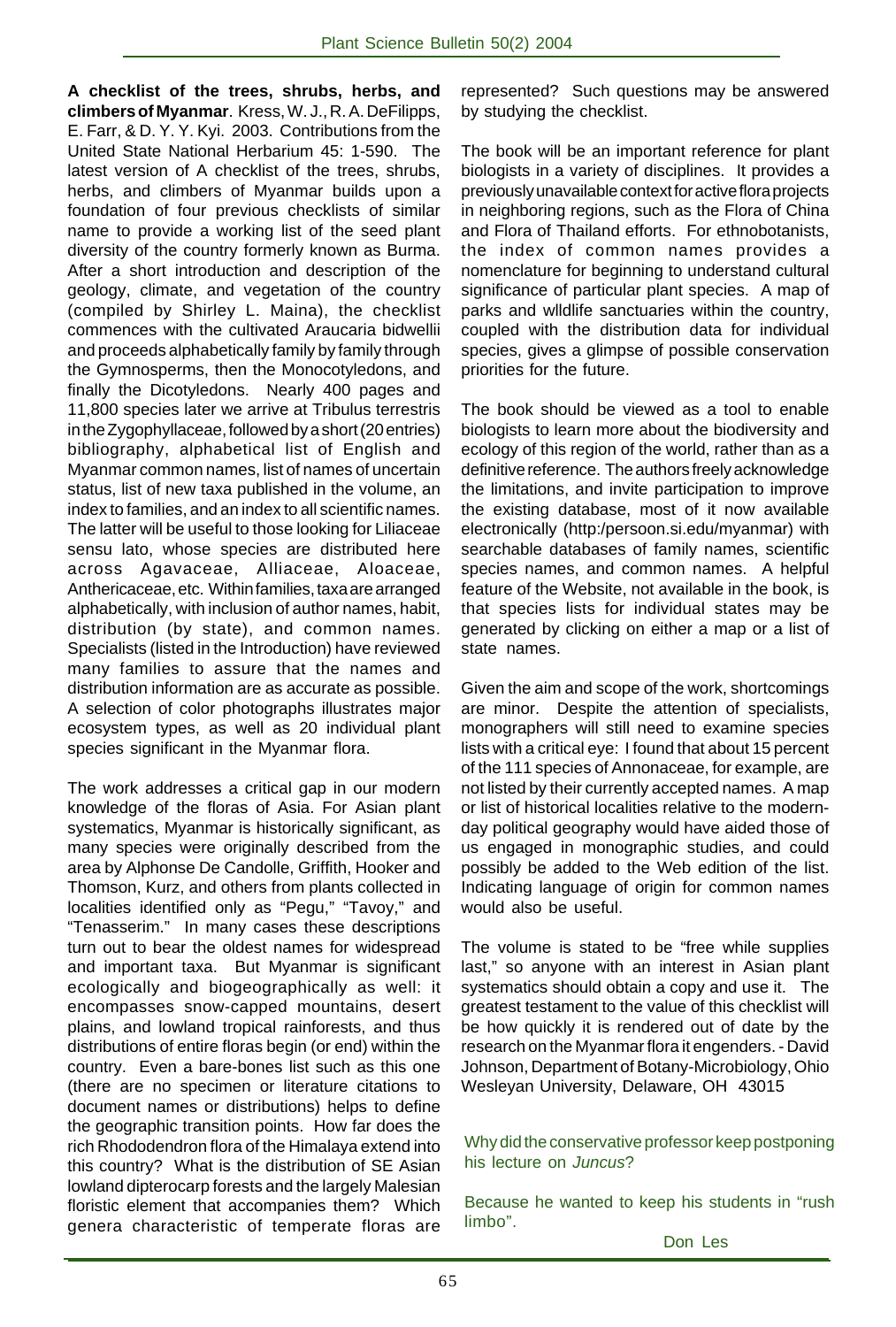## **Books Received**

If you would like to review a book or books for PSB, contact the Editor, stating the book of interest and the date by which it would be reviewed (1 February, 1 May, 1 August or 1 November). Send E-mail to sundberm@emporia.edu, call or write as soon as you notice the book of interest in this list because they go quickly! Editor

**Advances in Legume Systematics, Part Ten, Higher Level Systematics.** Klitgaard, Bente and Anne Bruneau (eds). 2003. ISBN 1-84246-054-4. (Paper ) 422 pp. The Royal Botanic Gardens, Kew.

**Agaves of Continental North America.** Gentry, Howard Scott. 2004. ISBN 0-8165-2395-9. (Paper US\$49.95) 670pp The University of Arizona Press, 355 S. Euclid, Ste., 103. Tucson, AZ 85719.

**Agrometeorology: Principles and Applications of Climate Studies in Agriculture.** Mavi, Harpal S. and Graeme J. Tupper. 2004. ISBN 1-56022-972-1 (Cloth, US\$59.95) 337pp Food Products Press, 10 Alice Street, Binghamton, NY 13904-1580.

**American Medical Botany (1817-1820)**. Octavo Edition. Bigelow, Jacob. 2004. ISBN 1-891788-23 x. (CD US\$30.00) Octavo, 134 Linden Street, Oakland, CA 94607-2538, www.octavo.com

**Blueberries, Cranberriews and other Vacciniums**. Trehane, Jennifer. 2004. ISBN 0-88192-615-9 (Cloth US\$29.95) 272 pp. Timber Press, Inc. 133 S.W. Second Avenue, Suite 450, Portland, OR 97204- 3527.

**Botanical Latin, 4th ed.** Stearn, William T. 2004. ISBN 0-88192-627-2 (Paper US\$29.95) 560 pp. Timber Press, Inc. 133 S.W. Second Avenue, Suite 450, Portland, OR 97204-3527.

**Botanical Watercolors from the Nationaal Herbarium Nederland.** White, James J. and Lugene B. Bruno with essays by Pieter Baas and Erik A. de Jong. 2004. ISBN 0-913196-77-0 (Paper US\$13.00) 64pp. Hunt Institute for Botanical Documentation, Carnegie Mellon University, 5000 Forbes Avenue, Pittsburgh, PA, 15213.

**Both: A Portrait in Two Parts**. Crase, Douglas. 2004. ISBN 0-375-42266-8 (Cloth US\$24.00) 303pp. Pantheon Books. 1745 Broadway, New York, NY 10019.

**The Color Encyclopedia of Hostas**. Grenfell, Diana and Michael Shadrack. 2004. ISBN 0-88192-618- 3 (Cloth US\$49.95) 408 pp. Timber Press, Inc. 133 S.W. Second Avenue, Suite 450, Portland, OR 97204- 3527.

**Concise Encyclopedia of Plant Pathology.** Vidhyasekaran, P. 2004. ISBN 1-56022-943-8 (Paper US\$79.95) 620 pp Food Products Press and The Haworth Reference Press, 10 Alice Street, Binghamton, NY 13904-1580.

**Deep Morphology: Toward a Renaissance of Morphology in Plant Systematics.** Stuessy, Tod F., Veronika Mayer an Elvira Hörandl (eds) 2003. ISBN3-906166-07-4 (Cloth EUR78.00) 326pp. Koeltz Scientific Books, D-61453 Koenigstein, P.O. Box 1360, Germany.

**Encyclopedia of Water Garden Plants.** Speichert, Greg and Sue Speichert. 2004. ISBN 0-88192-625- 6 (Cloth US\$49.95) 320 pp. Timber Press, Inc. 133 S.W. Second Avenue, Suite 450, Portland, OR 97204- 3527

**Enriching the Earth: Fritz Haber, Carl Bosch, and the Transformation of World Food Production.** 2004 ISBN 0-262-69313-5 (Paper \$19.95) 360 Pages. The MIT Press, 5 Cambridge Center, Cambridge, MA 02142-1493.

**Ex Situ Plant Conservation: Supporting Species Survival in the Wild.** Gyerrabtm Edward O, Jr., Kayri Havens and Mike Maunder. 2004. ISBN 1-55963- 874-5 (Paper US\$40.00) 504 pp. Island Press. 1718 Connecticut Ave., NW, Suite 300, Washington, DC 20009.

**Flora of North America North of Mexico: Volume 4: Magnoliophyta: Caryophyllidae, part 1.** Flora of North America Editorial Committee. 2004. ISBN 0- 19-517389-9 (Cloth US\$120.00) 584pp Oxford University Press, 198 Madison Avenue, New York, NY 10016-4314.

**Flowering Plant Embryology with Emphasis on Economic Species.** Lersten, Nels R. 2004 ISBN 0-8138-2747-7 (Cloth US\$79.99) 212 pp. Blackwell Publishing, P.O. Box 570, Ames, IA 50010-0570

**Flowering Plants of the Neotropics**. Smith, Nathan, Scott A. Mori, Andrew Henderson, Dennis Wm. Stevenson, and Scott V. Heald (eds.) 2004. ISBN 0- 691-11694-6 (Cloth US\$75.00) 616pp. Princeton University Press, 41 William Street, Princeton, NY 08540/

**The Genus Paeonia.** Halda, Josef J. and James W. Waddick. 2004. ISBN 0-88192-612-4 (Cloth US\$34.95) 228 pp. Timber Press, Inc. 133 S.W. Second Avenue, Suite 450, Portland, OR 97204- 3527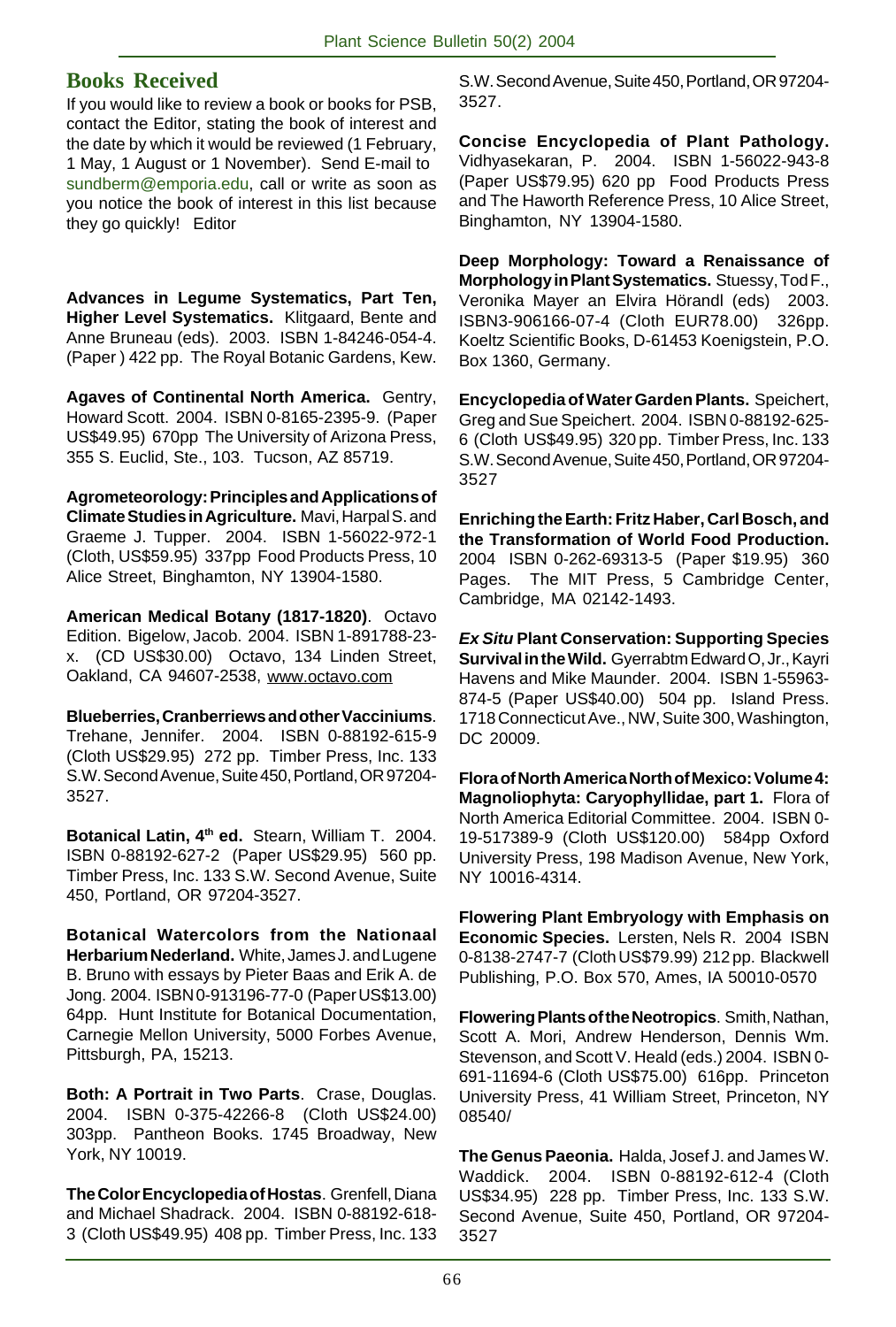**Identification of Tropical Woody Plants in the Absence of Flowers: A Field Guide (2nd ed).** Keller, Roland. 2003. ISBN 3-7643-6453-X (Paper EUR58.00) 340 pp. Birkhauser Verlag, Viaduktstrasse 42, CH-4051, Basel, Switzerland.

**Improvement Strategies of Leguminosae Biotechnology.** Jaiwal, Pawan K. and Rana P. Singh. 2003. ISBN 1-4020-1405-8. (Cloth US\$176.00) 411pp. Kluwer Academic Publishers B.V. P.O. Box 989, 3300 AZ Dordrecht, The Netherlands.

**Introduction to California Desert Wildflowers, Revised ed.** Munz, Philip A. 2004. ISBN 0-520- 23632-7 (Paper US\$16.95) 235pp. University of California Press, 2120 Berkeley Way, Berkeley, CA 94720.

**Introduction to Californai Spring Wildflowers of the Foothills, Valleys, and Coast. Revised ed.** Munz, Philip A. 2004 ISBN 0-520-23634-3 (Paper US\$16.95) 291. University of California Press, 2120 Berkeley Way, Berkeley, CA 94720.

**Medicinal Plants of the World.** Van Wyk, Ben-Erik and Michael Wink. 2004. ISBN 0-88192-602-7. (Cloth US\$39.95) 480 pp. Timber Press, Inc. 133 S.W. Second Avenue, Suite 450, Portland, OR 97204- 3527.

**Molecular Genetics and Breeding of Forest Trees.** Kumar, Sandeep and Matthias Fladung.(eds). 2004. ISBN 1-56022-959-4 (Paper, US\$59.95) 462pp. Food Products Press, 10 Alice Street, Binghamton, NY 13904-1580.

**Molecular Markers, Natural History, and Evolution, 2nd ed.** Avise, John C. 2004. ISBN 0-87893-041-8 (Paper US\$59.95). Sinauer Associates, Inc., 23 Plumtree Road, Sunderland, MA 01375-0407.

**Molecular Plant Pathology.** Dickinson, M. 2003. ISBN 1-85996-044-8 (paper US\$47.95) 244 pp. BIOS Scientific Publishers, 29 West 35<sup>th</sup> Street, New York, NY. 10001-2299.

**Native Trees for North American Landscapes**. Sternberg, Guy with Jim Wilson. 2004. ISBN 0- 88192-607-8 (Cloth US\$59.95) 552 pp Timber Press, Inc. 133 S.W. Second Avenue, Suite 450, Portland, OR 97204-3527.

**Natural Enemies: An Introduction to Biological Control.** Hajek, Ann. 2004. ISBN 0-521-65385-1 (Paper US\$50.00) 378 pp. Cambridge University Press, 40 West 20th Street., New York, NY 10011-4211.

**The Natural History of Madagascar.** Goodman, Steven M. and Jonathan P. Benstead. 2004. ISBN 0-226-30306-3. (Cloth US\$85.00) 1760 pp. The University of Chicago Press, 1427 East 60<sup>th</sup> St., Chicago, IL 60637-2954.

**Plant Cell Culture**. Evans, D.E., J.O.D. Coleman, and A. Kearns. 2003. ISBN 1-85996-320-X (Paper US\$47.95) 194 pp. BIOS Scientific Publishers, 29 West 35th Street, New York, NY 10001-2299.

**A Primer of Ecological Genetics**. Conner, Jeffrey K. and Daniel L. Hartl. 2004. ISBN 0-87893-202-x (Paper US\$34.95)..Sinauer Associates, Inc., P.O. Box 407, Sunderland, MA 01375-1118.

**¡Tequilla!: A Natural and Cultural History.** Valenzuela-Zapata, Ana G. and Gary Paul Nabhan. 2004. ISBN 0-8165-1937-4 (Cloth US\$29.95) ISBN 0-8165-1938-2 (Paper US\$14.95) 160 pp. The University of Arizona Press, 355 S. Euclid, Ste., 103. Tucson, AZ 85719.

**Uncommon Fruits for Every Garden.** Reich, Lee. 2004. ISBN 0-88192-623-X (Cloth US\$24.95) 308 pp. Timber Press, Inc. 133 S.W. Second Avenue, Suite 450, Portland, OR 97204-3527.

**Vitamin C: Functions and Biochemistry in Animals and Plants**. Asard, H., J.M. May, and N. Smirnoff. ISBN 1-85996-293-9 (Cloth, US\$145.00) 323 pp. BIOS Scientific Publishers, 29 West 35<sup>th</sup> Street., New York, NY 10001-2299.

**Weed-Crop Competition: A Review. 2nd ed.** Zimdahl, Robert L. 2004. ISBN 0-88138-0279-2 (Cloth US\$54.99) 220 pp Blackwell Publishing Professional, P.O. Box 570, Ames, IA 50010-0570.

How can we stop you from telling more lousy grass puns?

It's a di-**lemma floret** it's worth. Just **culm** down and don't '**panic**' or I'll go **awn** and **awn**.....

Don Les